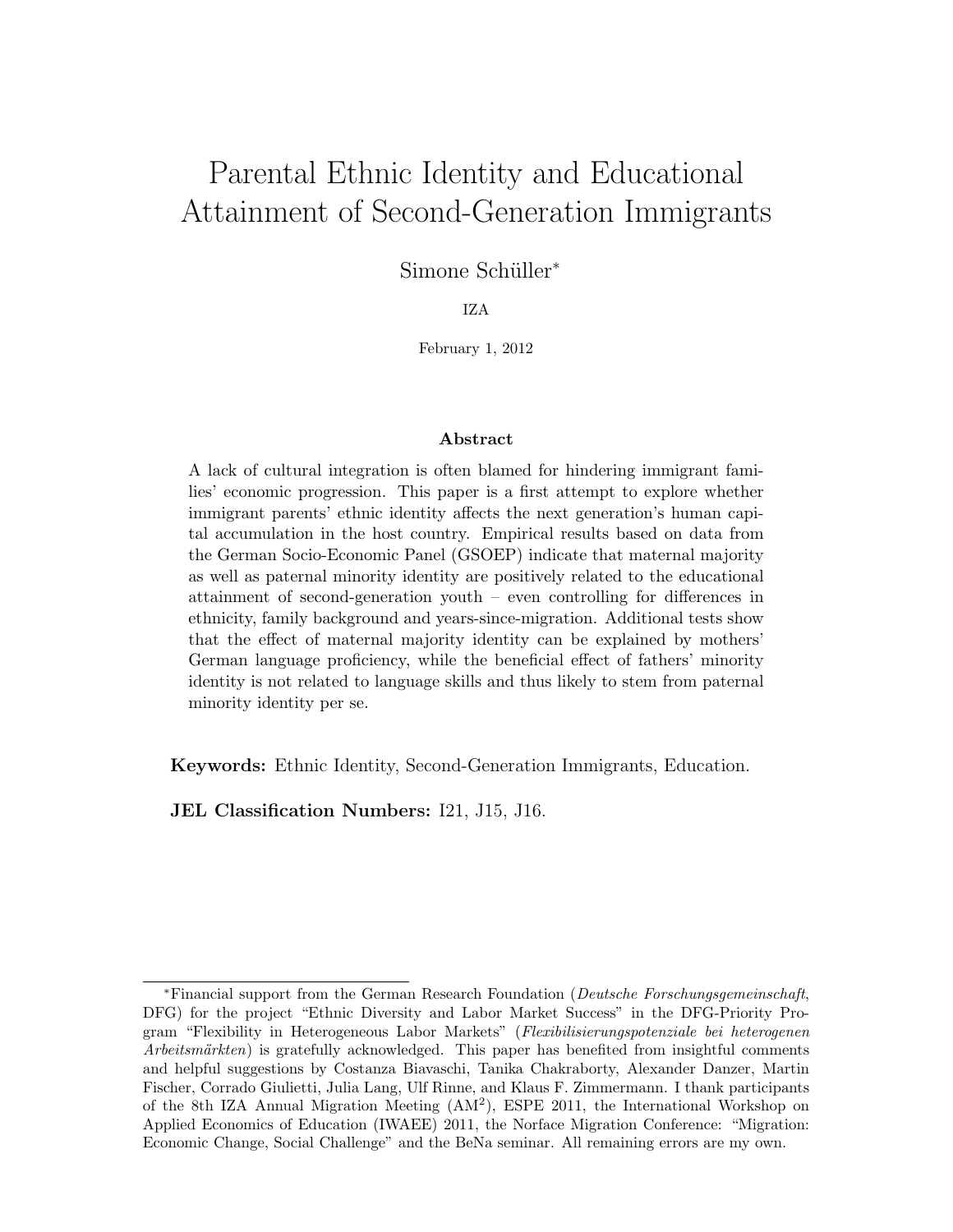## 1 Introduction

Based on the theoretical framework by [Akerlof and Kranton](#page-19-0) [\(2000\)](#page-19-0), who introduce identity as a part of an individual's utility function, the concept of ethnic identity<sup>[1](#page-1-0)</sup> is attracting increasing research interest from economists.<sup>[2](#page-1-1)</sup> A number of empirical studies show that how immigrants relate to the majority society and the culture of their countries of origin may affect aspects of their economic behavior, such as labor force participation [\(Constant and Zimmermann, 2009;](#page-20-0) [Battu and Zenou,](#page-19-1) [2010\)](#page-19-1), job search and occupational prestige [\(Pendakur and Pendakur, 2005\)](#page-21-0), income (Nekby and Rödin, 2007) and homeownership [\(Constant et al., 2009\)](#page-20-2). However, most of the research on ethnic identity has so far focused on the economic outcomes of first-generation immigrants. Only a few studies have specifically considered second-generation immigrants (e.g. [Casey and Dustmann, 2010;](#page-19-2) Nekby and Rödin, 2010) or investigated the relation between ethnic identity and education (e.g. [Zimmermann](#page-22-0) [et al., 2008;](#page-22-0) [Nekby et al., 2009\)](#page-21-2).

The present analysis adds to this literature by exploring the role of parental ethnic identity in second-generation immigrants' educational attainment in Germany. Investigating this intergenerational link is crucial for two reasons. First, the recent public debate has revealed the importance of examining whether there are in fact long-term economic or social consequences stemming from immigrants being more or less attached to their ethnic background culture or the mainstream culture of the host country. Recurrent controversy in Germany over citizenship tests, a German leading culture or the failing of multiculturalism<sup>[3](#page-1-2)</sup> affirms a persistent public uncertainty of whether immigrants should culturally assimilate or whether cultural diversity be embraced. Second, the children of immigrants form a large and increasing share of the Western European population, and so are of growing importance for European labor markets. Whether or not these second-generation immigrants are able to successfully contribute to the host country economy depends largely on the amount of human

<span id="page-1-0"></span><sup>1</sup>Following [Phinney and Ong](#page-21-3) [\(2007\)](#page-21-3), ethnic identity is defined as a part of social identity, which in turn is defined by [Tajfel](#page-22-1) [\(1981\)](#page-22-1) as "that part of an individual's self-concept which derives from [his] knowledge of [his] membership of a social group (or groups) together with the value and emotional significance attached to that membership" (p.255). Unlike ethnicity, ethnic identity is thus chosen by individuals themselves. Ethnicity, on the other hand, is assigned to an individual either by birth or by others on the basis of ethnic background or phenotype [\(Phinney and Ong,](#page-21-3) [2007\)](#page-21-3).

<span id="page-1-1"></span><sup>&</sup>lt;sup>2</sup>Special issues of the *Journal of Population Economics* (Volume 20, Issue 3, 2007), Research in Labor Economics (Volume 29, 2009) and The Economic Journal (Volume 120, Issue 542, 2010) document this increasing research interest.

<span id="page-1-2"></span><sup>&</sup>lt;sup>3</sup>After an extended debate on how to define a German leading culture that immigrants would need to assimilate to, the discussion on how to deal with Germany's immigrant population was again accelerated in 2010 with the publication of the controversial book "Deutschland schafft sich ab" ("Germany Does Away With Itself") by Thilo Sarrazin promoting anti-immigrant attitudes.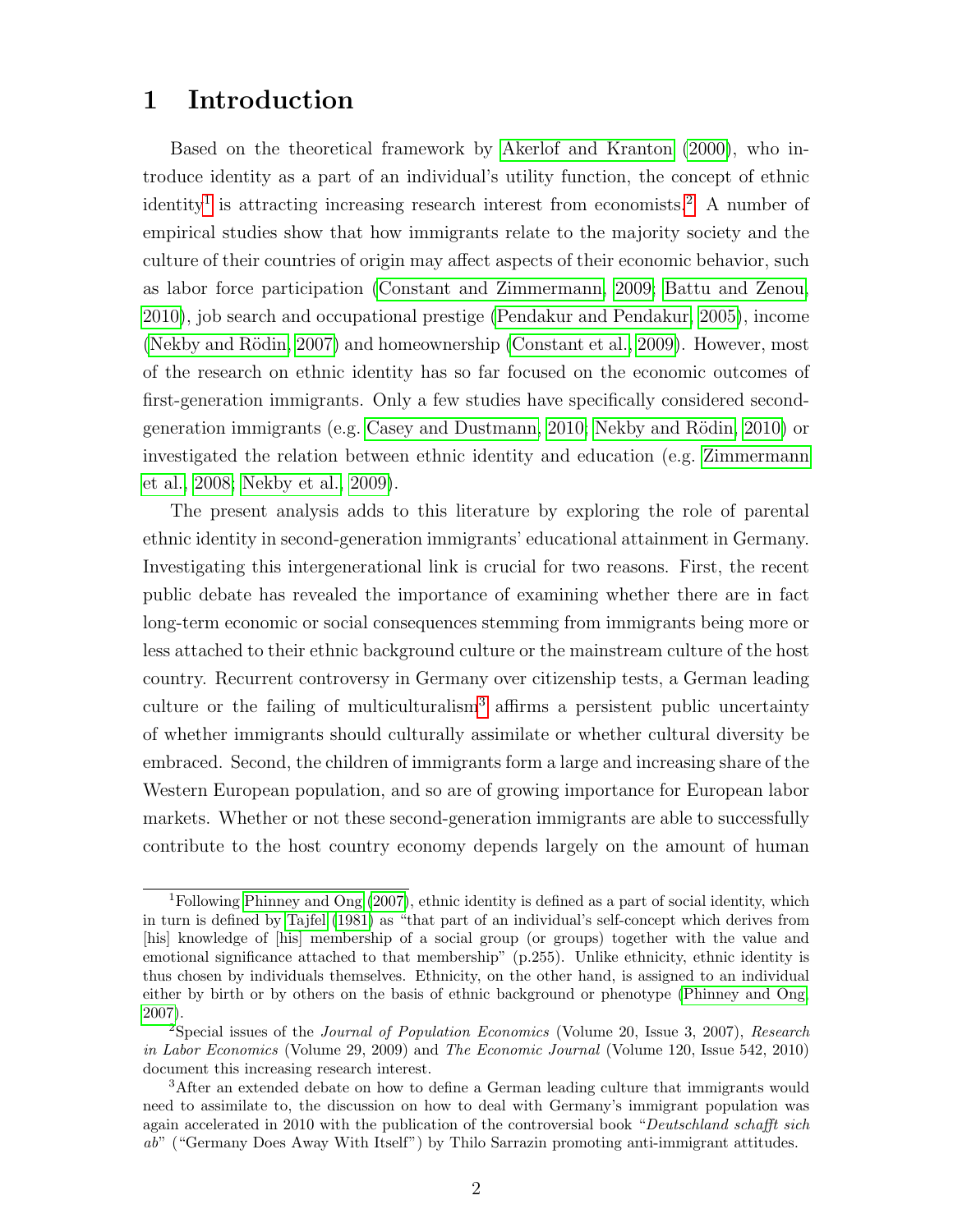capital they accumulate in the host country educational structures. Yet this group performs poorly compared to natives according to most measures, such as education, earnings or employment [\(Algan et al., 2010\)](#page-19-3). It is thus important to understand the factors associated with second-generation immigrants' educational performance.

Economic literature generally stresses the importance of parental input in children's education (e.g. [Becker and Tomes, 1976;](#page-19-4) [Becker, 1981\)](#page-19-5). Parents care about their children's economic success and can exert influence by investing in their "skills, health, learning, motivation, 'credentials', and many other characteristics" [\(Becker](#page-19-6) [and Tomes, 1986,](#page-19-6) p. S5). In the context of immigrant parents, however, it is likely that the way parents influence and assure their children's educational success is affected by their degree of cultural integration, i.e. both their sense of belonging to the host country society (majority identity) and the extent to which they stick to the cultural traits of their home countries (minority identity).

Immigrant parents with a stronger affiliation to the host country might be better able to motivate their children effectively simply because they have a better command of language, are more familiar with the local schooling system and are less handicapped by cultural differences, e.g. when dealing with teachers. Additionally, as suggested by sociological literature, parents with a stronger sense of belonging to the majority culture are more optimistic about their children's future opportunities for economic advancement in the host country, which in turn alters their incentives for educational investments [\(Kao and Tienda, 1995\)](#page-20-3).

There are mixed stories as to how immigrant parents' affiliation to their background culture may matter for educational investments in the next generation. On the one hand, sociological and cross-cultural psychology literature suggests that children may profit from a strong parental minority identity because the affirmation of one's cultural heritage increases individual well-being, self-esteem and is thus beneficial for a child's educational attainment (e.g. [Portes and Rumbaut, 1990;](#page-21-4) [Olneck,](#page-21-5) [1995;](#page-21-5) [Phinney et al., 2001\)](#page-21-6). On the other hand, economic literature points to possible adverse effects. The model of ethnic identity developed by [Chiswick](#page-20-4) [\(2009\)](#page-20-4) illustrates that parents who are deeply rooted in the culture of their country of origin are likely to specialize in the development of children's ethnic skills, which, depending on the cultural tension between minority and majority culture, might come at the expense of investments in general human capital.

The main scope of this paper is to analyze whether, and to what extent, immigrant parents' ethnic identity, defined as both the parental affiliation to the host country society and their ties to the background culture, affects immigrant children's educational paths. Of specific interest is the relative importance of parental majority and minority identity. The cross-cultural psychological literature indicates that, in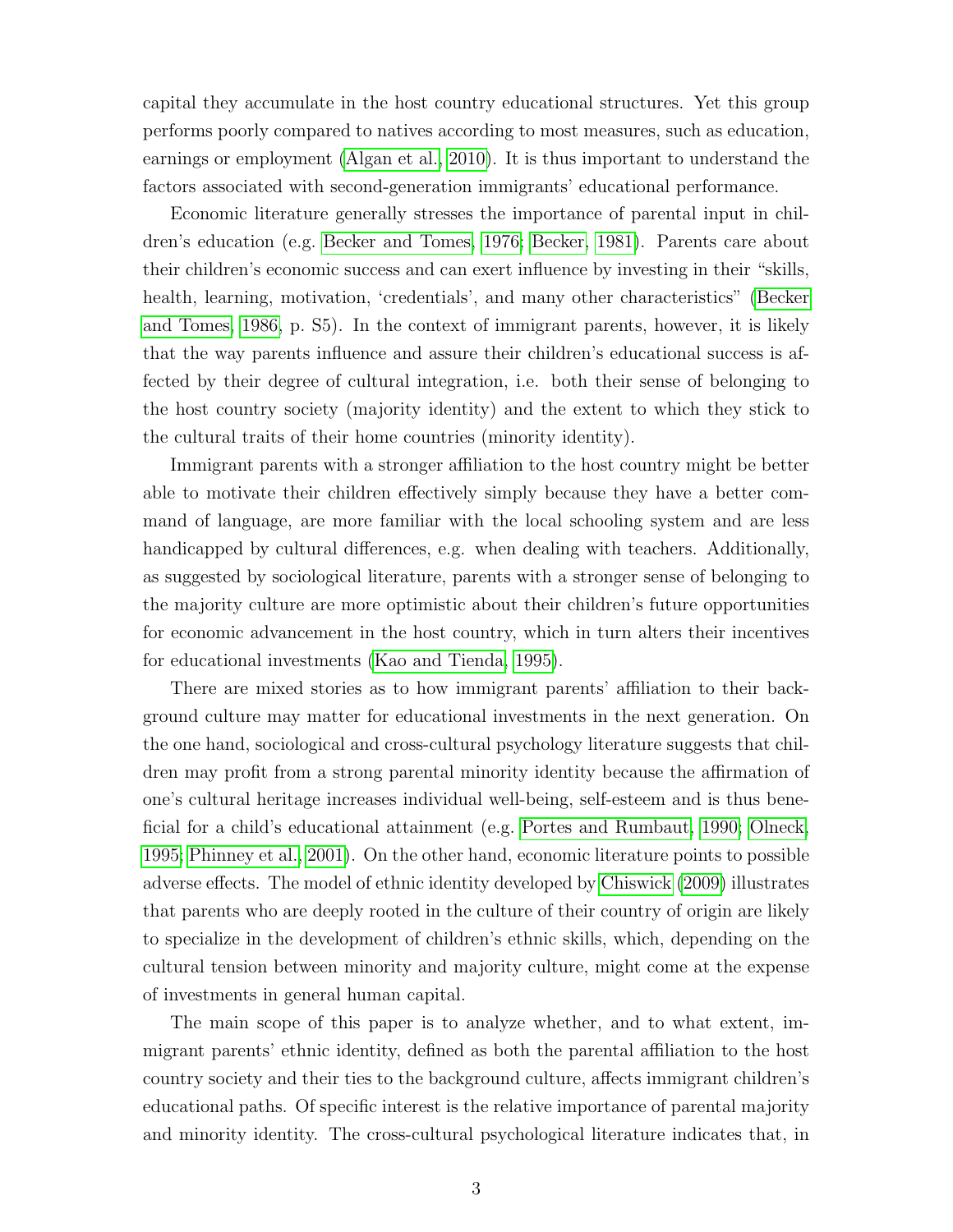analogy with the concept of two-dimensional acculturation by [Berry](#page-19-7) [\(1997\)](#page-19-7), ethnic identity can be seen as "two dimensions of group identity that vary independently; that is, each identity can be either secure and strong or underdeveloped and weak." [\(Phinney et al., 2001,](#page-21-6) p. 495). I therefore attempt to identify separately the effects of parental minority and majority identity. Similarly, I employ separate measures of maternal and paternal identities in order to investigate their respective roles.

Germany, as a country with a sizeable stock of second-generation immigrants, provides an excellent case study. In 2007, children of immigrants constituted roughly 20 percent of the German population under the age of 20 [\(Statistisches Bundesamt,](#page-22-2) [2009\)](#page-22-2).[4](#page-3-0) Moreover, within Germany's early tracking school system, already the transition to secondary school appears to constitute a significant barrier to immigrant children's educational progression.<sup>[5](#page-3-1)</sup> In fact, in a system which imposes critical choices early in a child's educational career, a great weight falls on the knowledge, support and strategizing of the parents.

I start by estimating basic probit models of the probability that an immigrant child in Germany is tracked either into intermediate or upper level secondary school and find that both parental German and minority identity seem to matter significantly. Both kinds of identities appear to be associated with an increase in a child's probability to be placed in a higher secondary schooling track. Moreover, I find the positive impact of German identity to work exclusively through mothers, while the beneficial effect of minority identity is specific to fathers. These results are robust when controlling for family background characteristics and introducing ethnicity fixed effects. Also, the observed pattern is apparent in both specifications that include all identity measures together and specifications that include only one identity measure at a time. In order to assess whether parental identity effects are driven by unobserved time-invariant family characteristics, I then take advantage of the relatively large number of siblings in my sample of immigrant children. Estimating models that allow for family fixed effects, I find a remarkably similar pattern to my basic results.

Additional tests indicate that the positive effect of maternal German identity can to a great extent be explained by mother's command of the German language, while neither father's German or minority language ability accounts for the beneficial impact of paternal minority identity on educational attainment. These findings gen-

<span id="page-3-0"></span><sup>4</sup>These are mainly the children of "guestworker" immigrants who arrived during the 1960s and 70s from Turkey, the former Yugoslavia, and other southern European countries, including Greece, Italy, and Spain, and more recently immigrants from Eastern Europe.

<span id="page-3-1"></span><sup>&</sup>lt;sup>5</sup>The design of the German school system places pupils into different secondary schooling tracks at around the age of ten. Immigrant children in Germany are generally over-represented in the lowest secondary schooling track and relatively few are found in the academically oriented school type [\(Riphahn, 2005\)](#page-21-7).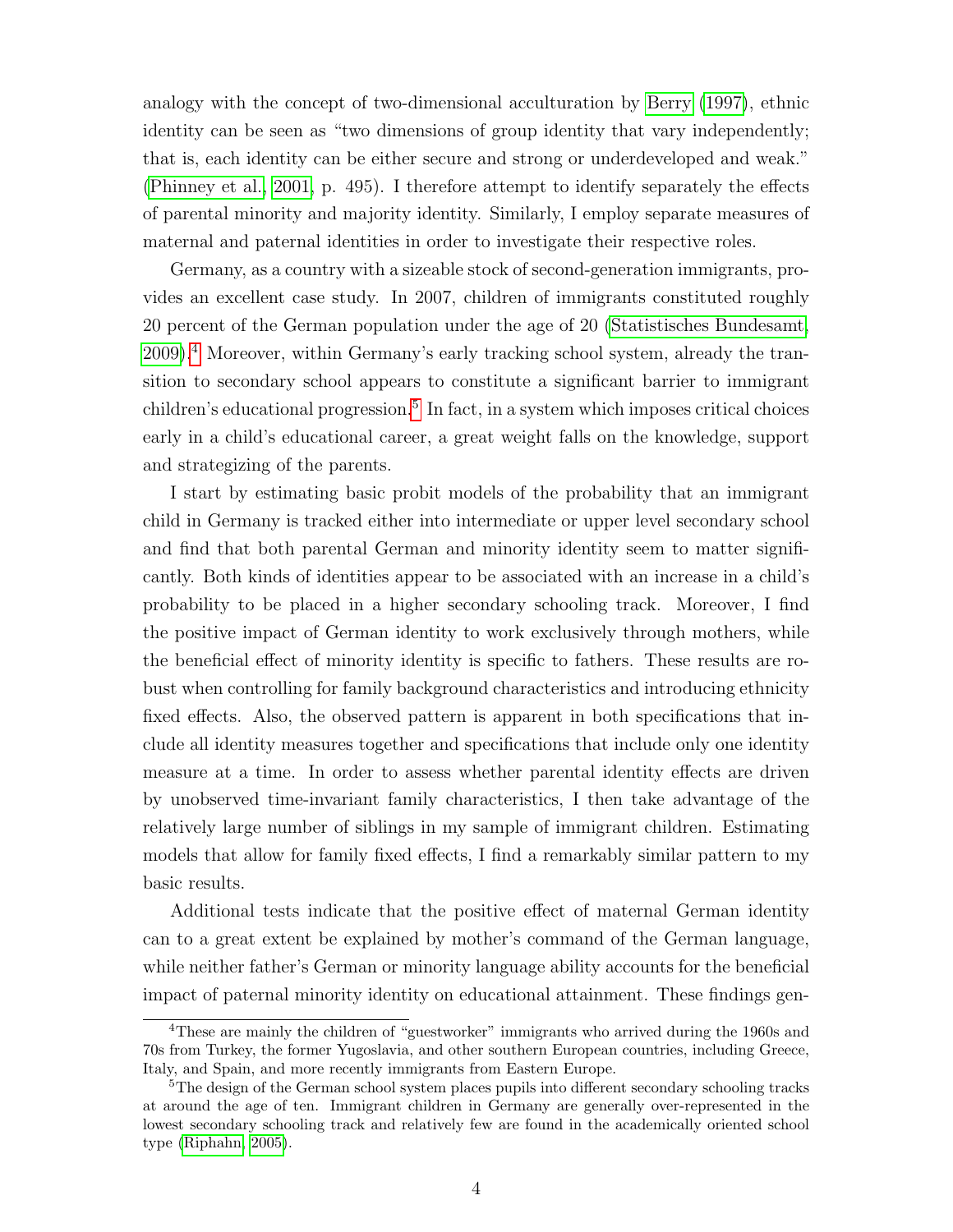erally suggest differential roles of fathers and mothers in contributing to their child's education. While paternal minority identity appears to be a stabilizing factor, with respect to immigrant mothers it may be rather their host country-specific skills, such as language skills, that help them navigate through the German education system.

The paper proceeds as follows: Section [2](#page-4-0) reviews previous related literature. Section [3](#page-6-0) introduces the data and provides descriptive evidence on the relationship between parental ethnic identity and secondary school placement. Section [4](#page-11-0) presents the empirical findings, and Section [5](#page-17-0) summarizes the results and concludes.

## <span id="page-4-0"></span>2 Existing Literature

The literature on the educational attainment of second-generation immigrants is large and growing [\(Borjas, 1992;](#page-19-8) Djajić, 2003; [Nielsen et al., 2003;](#page-21-8) [van Ours and Veen](#page-22-3)[man, 2003;](#page-22-3) [Colding, 2006;](#page-20-6) [Algan et al., 2010;](#page-19-3) [Belzil and Poinas, 2010;](#page-19-9) [Cobb-Clark](#page-20-7) [and Nguyen, 2010\)](#page-20-7). Several studies on Germany document a persistent educational gap between native and immigrant children [\(Haisken-DeNew et al., 1997;](#page-20-8) [Gang and](#page-20-9) [Zimmermann, 2000;](#page-20-9) [Riphahn, 2003,](#page-21-9) [2005;](#page-21-7) [Algan et al., 2010;](#page-19-3) [Luthra, 2010\)](#page-20-10). This literature mainly focuses on the role of immigrant parents' lower average human capital endowment in explaining these gaps. A further question is whether in the immigrant context, there are specific patterns of parental investment in the next generation's education. Several migrant-specific factors have been suggested to play a role in explaining differences *within* the immigrant population. [Chiswick](#page-20-11) [\(1988\)](#page-20-11) suggests that culturally motivated differences in family background may be responsible for different returns to schooling across ethnic groups. [Borjas](#page-19-8) [\(1992\)](#page-19-8), on the other hand, emphasizes that the performance of the next generation not only depends on parental skills but also on the average human capital endowment of their respective ethnic group ('ethnic capital'). [Gang and Zimmermann](#page-20-9) [\(2000\)](#page-20-9) suggest the degree of immigrant parents' 'assimilation' to the host country culture plays a role.

The most examined measure of 'assimilation' is the immigrant families' duration of stay in the host country assuming that language and cultural barriers, as well as immigrant-specific information deficits, decrease with the time spent in the host country. In the German context such time aspects of parental integration are generally found to be positively associated with children's educational attainment [\(Haisken-DeNew et al., 1997;](#page-20-8) [Riphahn, 2003,](#page-21-9) [2005\)](#page-21-7). However, less attention is given to measures that reflect the immigrant families' emotional attachment to German society or the ties to their own culture. Concerning the former, [Luthra](#page-20-10) [\(2010\)](#page-20-10) employs parental naturalization as a measure of immigrant families' active integration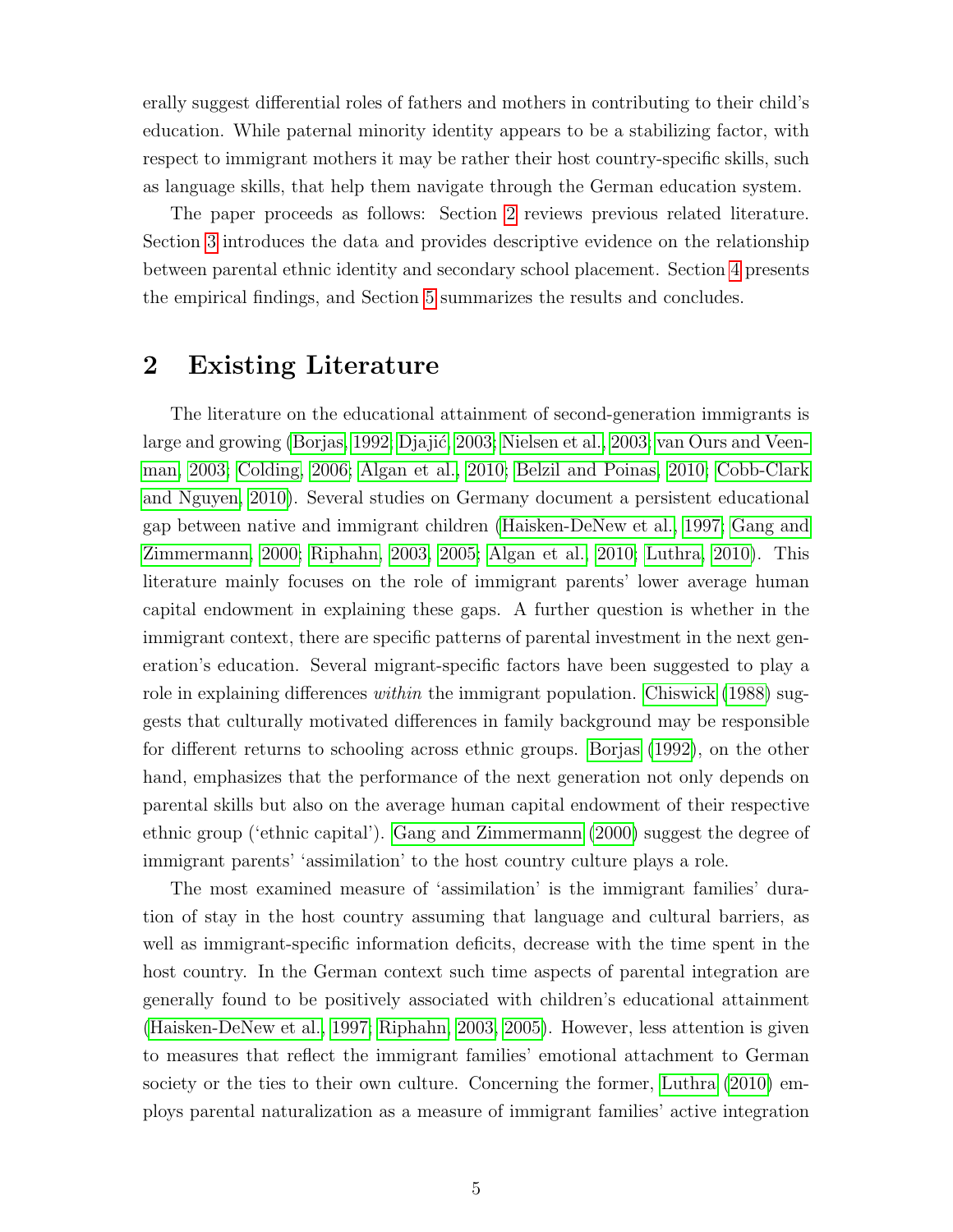into German society, but finds no significant relationship to child education.[6](#page-5-0) With respect to their own culture, [Haisken-DeNew et al.](#page-20-8) [\(1997\)](#page-20-8) find children of parents who prefer ethnic over German food or strongly consider returning to their home country are more likely to end up in lower educational tracks.

I use here direct measures of parental self-assessed ethnic identity to analyze the potential role of immigrant parents' identification with either the host country and the minority culture in determining the second generation's school performance. This intergenerational relationship has, to my knowledge, yet to be directly investigated in the empirical literature. There are, however, two studies that relate closely to the present analysis.

The first study, by [Nekby et al.](#page-21-2) [\(2009\)](#page-21-2) analyzes the ethnic identity of young second-generation adults in Sweden in relation to post-secondary educational attainment. A significant association between ethnic identity and educational outcomes is found predominantly for men. Men who are affiliated with both the majority and minority culture seem to have greater probabilities of completing tertiary education than men who identify only with one or neither of the two. However, and as [Nekby](#page-21-2) [et al.](#page-21-2) [\(2009\)](#page-21-2) suggest themselves, the relationship of ethnic identity and education outcomes is likely to have been established earlier in the educational career. Mechanisms that link ethnic identity and educational outcomes at earlier stages might then run through parental influence rather than the child's own feelings of group belonging, given the importance of parental inputs and involvement in the child's capacity development at an early age. Second, [Casey and Dustmann](#page-19-2) [\(2010\)](#page-19-2) study the transmission of ethnic identities across generations. Their results indicate that immigrant parents transmit both their ethnic minority and majority identities to the next generation. More specifically, they find mothers to be relatively more important with respect to the transmission of minority identity, while fathers appear to transmit the German identity more strongly. Consequently, I expect the way parental identity is associated with immigrant children's education outcomes to vary between fathers and mothers.

This paper adds to the two studies above by analyzing the possible influence of both majority and minority identity of immigrant mothers as well as fathers on the next generation's human capital accumulation. The analysis provides greater understanding of the intergenerational aspects of immigrant integration and the factors related to immigrant families' long-term economic advancement.

<span id="page-5-0"></span><sup>6</sup>Concerning the naturalization of the children themselves, the evidence of a positive naturalization-effect is unclear. While [Riphahn](#page-21-7) [\(2005\)](#page-21-7) finds the association between citizenship and second-generation outcomes disappear after controlling for socio-economic background, [Gang](#page-20-9) [and Zimmermann](#page-20-9) [\(2000\)](#page-20-9) report a significant and positive effect.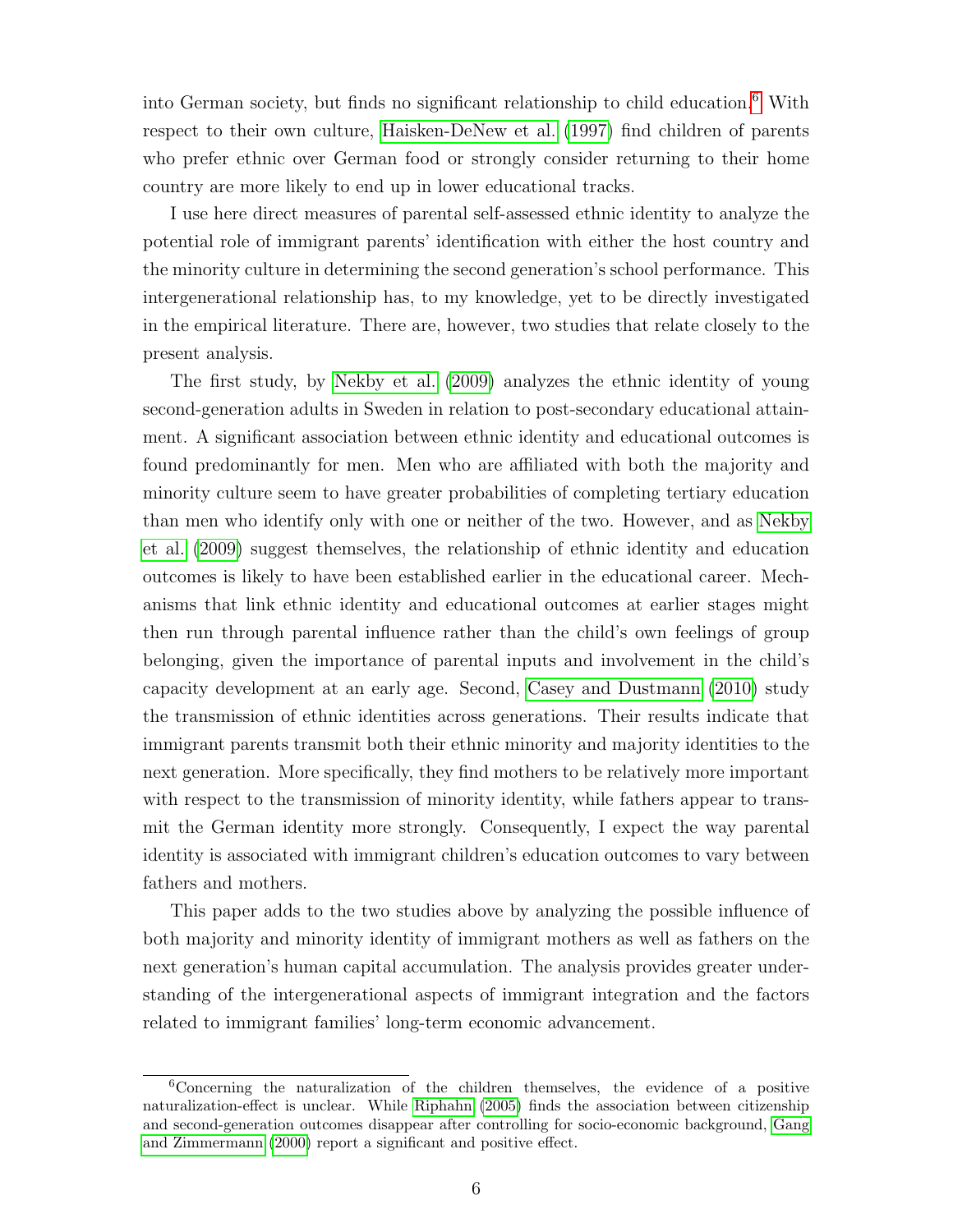## <span id="page-6-0"></span>3 Empirical Setup and Data

### 3.1 Empirical Setup

The econometric framework used to assess the relationship between parental ethnic identity and immigrant children's educational attainment is given by the underlying latent variable model

<span id="page-6-1"></span>
$$
y_i^* = \beta_0 + \beta_1 I_i + \beta_2 X_i + \epsilon_i, \quad X_i = \{F_i, T_i, C_{ij}, O_i\},\tag{1}
$$

where  $y_i^*$  denotes child i's level of human capital, and  $I_i$  represents parental German and minority identity measures.  $X_i$  comprises control variables for child i's family background  $(F_i)$ , the household's years since migration  $(T_i)$ , a dummy variable  $C_{ij}$ indicating whether child i is a member of ethnic group j and other controls  $(O_i)$  such as region of residence and survey year.

Since human capital is not directly observable, equation [\(1\)](#page-6-1) cannot be estimated straightaway. The earliest observable outcome is a child's enrolment in one of the traditional three schooling tracks after primary school. Assuming that a child is placed in one of the two highest tracks if, and only if, his or her human capital is above some threshold (without loss of generality set to 0) and also assuming that the error term  $\epsilon_i$  in equation [\(1\)](#page-6-1) follows the standard normal distribution, equation [\(1\)](#page-6-1) can be rewritten as

$$
P(y_i = 1) = P(y_i^* > 0) = \Phi(\beta_0 + \beta_1 I_i + \beta_2' X_i),
$$
\n(2)

where  $\Phi(\cdot)$  is the standard normal CDF.

At this point it is important to stress that the resulting estimates are to be cautiously interpreted. There might be a number of other characteristics and attributes correlated with parental ethnic identity that drive their pre-school educational investments or ability to navigate the German school system. Not all of these characteristics are observable and can be controlled for in the estimation. In the absence of an exogenous instrument correlated with identity, but not with the regression disturbance, results need to be carefully interpreted.

Another problem might be that results are driven by a simultaneity bias in the case where children's educational performance impacts their parents' feelings of belonging. To some extent I confront this problem by employing measures of parental identity that are observed at least one year before secondary school tracking decisions are made.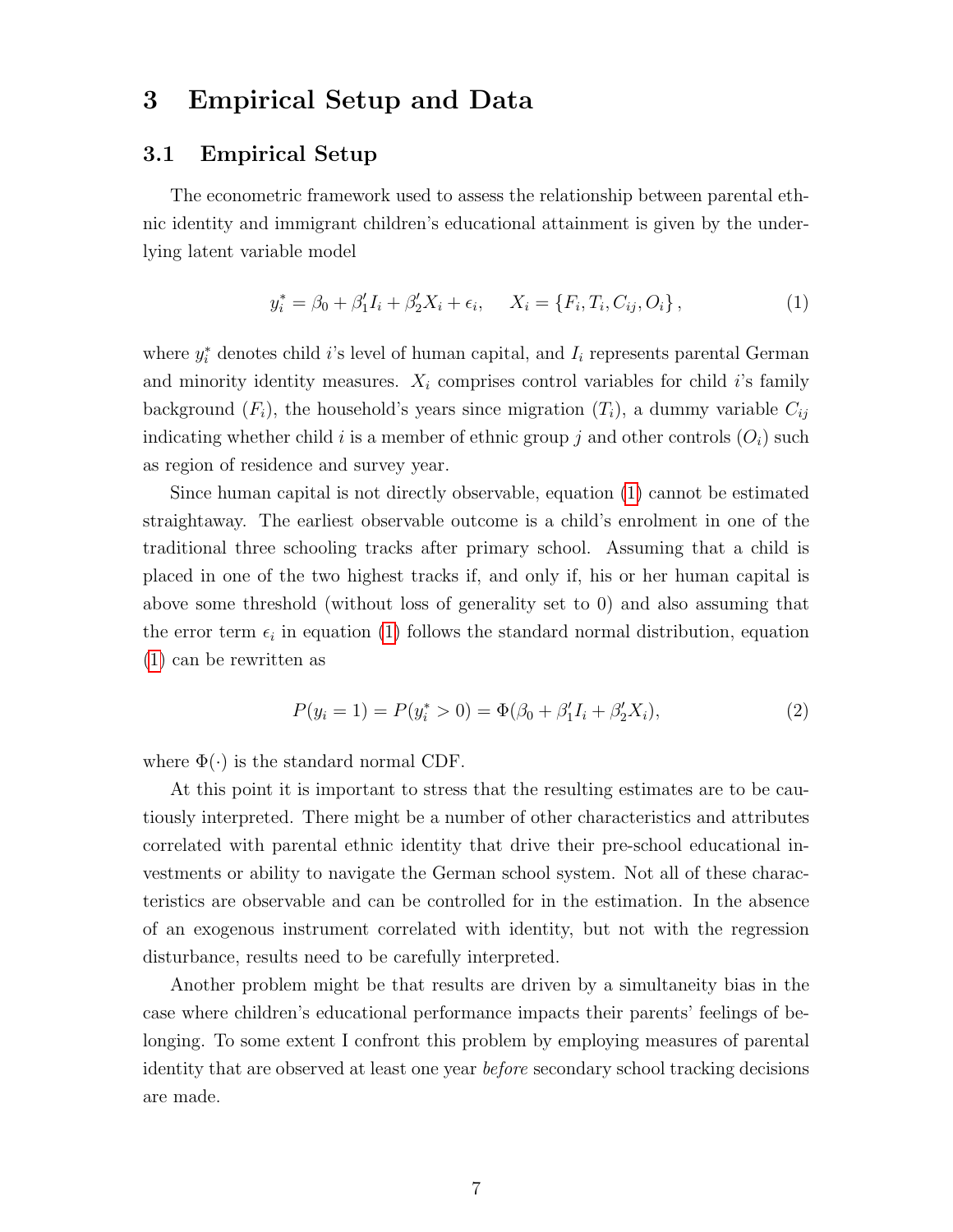## 3.2 Secondary Education in Germany

In the German school system crucial educational decisions are made relatively early at the transition from primary to secondary schooling. Usually at around the age of ten, and after only four years of primary education<sup>[7](#page-7-0)</sup>, pupils are separated into different secondary schooling tracks. Traditionally, secondary education in Germany is divided into three school types: the lower level *Hauptschule*, designed to prepare pupils for manual professions; the intermediate Realschule, which prepares students for administrative and lower white-collar jobs and finally the upper level  $Gymnasium$  – the most prestigious – which prepares students for higher education.<sup>[8](#page-7-1)</sup> It is only the latter upper level track that provides direct access to the higher level academic system. All three types of schools are typically state-run and tuition-free.

The placement decision for secondary education is made jointly by parents and teachers. Primary school teachers recommend a secondary track, but these recom-mendations are not binding in many federal states.<sup>[9](#page-7-2)</sup> As a result, the influence of parental views on the tracking decision is potentially significant. In general, Germany's early tracking system is often criticized as cementing educational careers at too early an age (e.g. [Dustmann, 2004\)](#page-20-12), especially since different curricula for the different school types leave little room for later upward (or downward) mobility.[10](#page-7-3)

## 3.3 Data and Descriptive Evidence

I use data from the German Socio-Economic Panel (GSOEP), a nationally representative, household-based, panel survey, which is administered annually since 1984 [\(Wagner et al., 2007\)](#page-22-4). One major advantage of the data is that since the initiation of the survey, the resident migrant population, i.e. mainly the traditional five immigrant nationalities in Germany (Greek, Italian, Spanish, Turkish, and Yugoslavian), is over-sampled. The first survey wave included about 1500 households with a foreign-born household head, which makes the dataset unique in providing repeated information on immigrants over a long period of time.

A second reason for using this dataset is that questions on ethnic self-identification were asked in a total of 12 waves (from 1984 through 1987, and every second year

<span id="page-7-0"></span><sup>7</sup>Exceptions are the East German federal states of Berlin and Brandenburg, where primary school generally covers six grades. Also, in a few West German federal states, such as Hesse, Bremen and Lower-Saxony, some schools exist in which tracking is postponed for two years.

<span id="page-7-1"></span><sup>8</sup>Besides these three traditional secondary schooling types, there exists an alternative more recent school type, called *Gesamtschule* or comprehensive school, which combines all three tiers. Numerically, however, this type is not significant.

<span id="page-7-2"></span> $9E$ xceptions are Brandenburg, Saxony and Thuringia, in the east, and Baden-Württemberg, Bavaria and North Rhine-Westphalia in the west.

<span id="page-7-3"></span><sup>10</sup>Changing tracks after the initial school placement is in principle possible but rare in practice [\(Autorengruppe Bildungsberichterstattung, 2008\)](#page-19-10).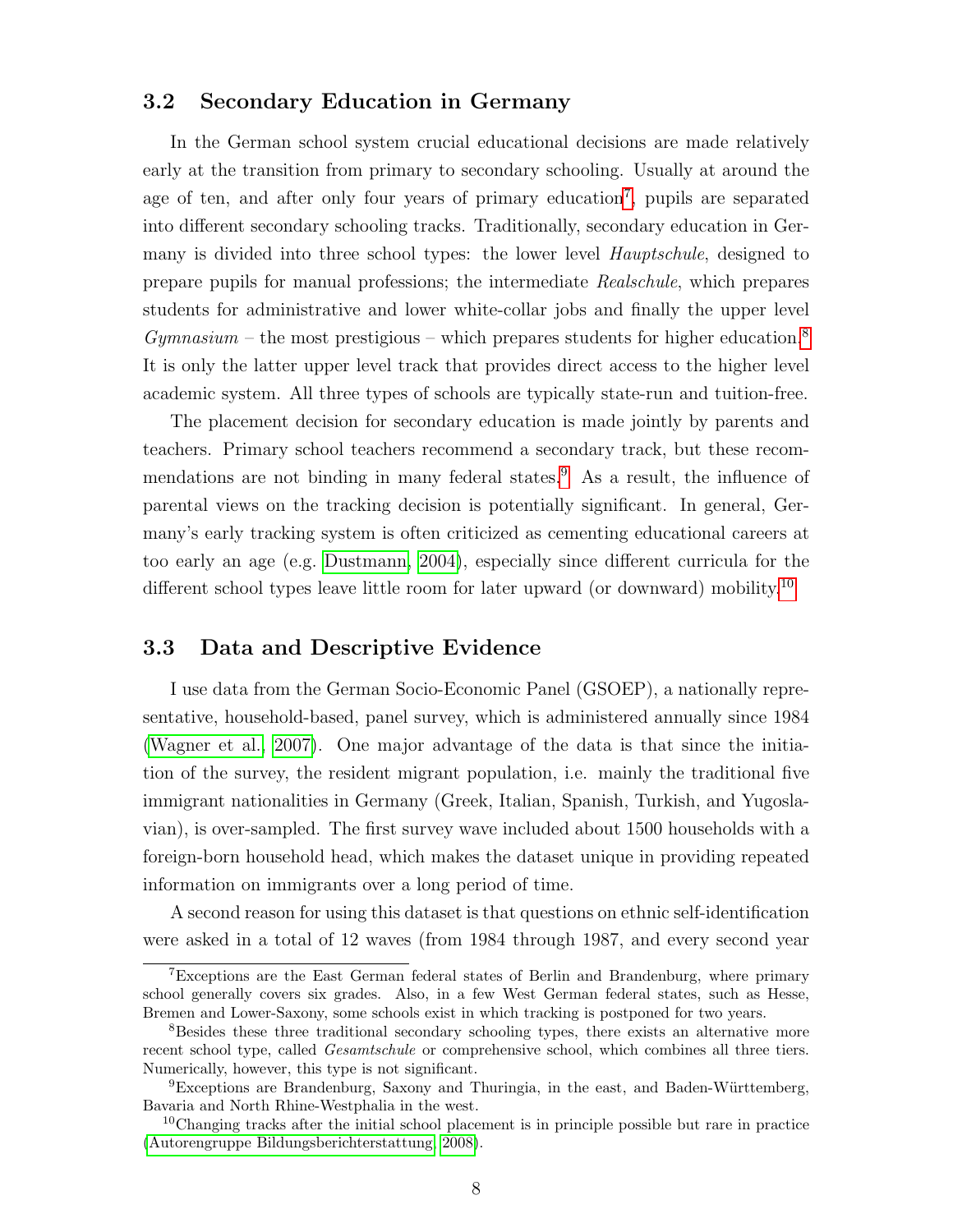thereafter until 2003). In particular, foreign-born immigrants were asked on a fivepoint scale to what extent they felt 'German', and how strongly they felt connected to their country of origin. These measures capture the concept of ethnic identity as corresponding to the way individuals define themselves as members of a particular ethnic group [\(Tajfel, 1981;](#page-22-1) [Akerlof and Kranton, 2000\)](#page-19-0). Furthermore, the fact that each household head provides information about individuals in the household below the interviewing age of 16 allows me to investigate the tracking level of children's education. Using the father and mother-identifiers provided in the dataset allows the children's parents to be identified. Exploiting the GSOEP data thus grants the possibility of studying the effect of immigrant ethnic identity in an intergenerational context.

In order to estimate the role of parental ethnic identity on immigrant children's educational attainment, I focus on the transition from primary to secondary school. Hence, the sample consists of pupils aged  $10 - 14$  for whom the transition from primary school to one of the secondary schooling tracks (*Hauptschule, Realschule* or Gymnasium) can be observed. Although the timing of secondary school placement differs for some federal states, by the age of 14 educational placement has been deter-mined for almost all children.<sup>[11](#page-8-0)</sup> The dependent variable, secondary school placement, is then defined as a dichotomous variable equal to one if, at age  $10 - 14$ , the child experiences a transition from primary school to intermediate or upper secondary school and zero in the case of a transition to  $Hauptschule.$ <sup>[12](#page-8-1)</sup> There are two reasons for grouping the two higher school levels. First, the split between them and the lower level school, *Hauptschule*, greatly determines the possibilities of later success in the German labor market. Second, children of immigrants appear to be generally overrepresented in the lowest track, while they are less likely than their native peers to be tracked into one of the upper two school types [\(Riphahn, 2005\)](#page-21-7).

The analysis is restricted to households residing in West Germany because of the virtual absence of a history of migration into East Germany. Furthermore, I focus on the traditional guest-worker population, thus excluding ethnic German immigrants who entered the GSOEP in 1994/95 through additional sampling. The resulting sample is a random sample covering second-generation pupils from all parts of West Germany who could be matched to both their parents and for whom there is information on both parents' socio-economic and immigrant-specific characteristics.

A second-generation immigrant child is defined as an individual who is born in

<span id="page-8-0"></span> $11$ A somewhat similar approach is taken by [Spieß et al.](#page-21-10) [\(2003\)](#page-21-10) and [Haisken-DeNew et al.](#page-20-8) [\(1997\)](#page-20-8), who examine 7th grade pupils at age 14.

<span id="page-8-1"></span> $12$ Note that pupils attending nonstandard schools such as *Gesamtschulen* (integrated schools) are excluded from the sample.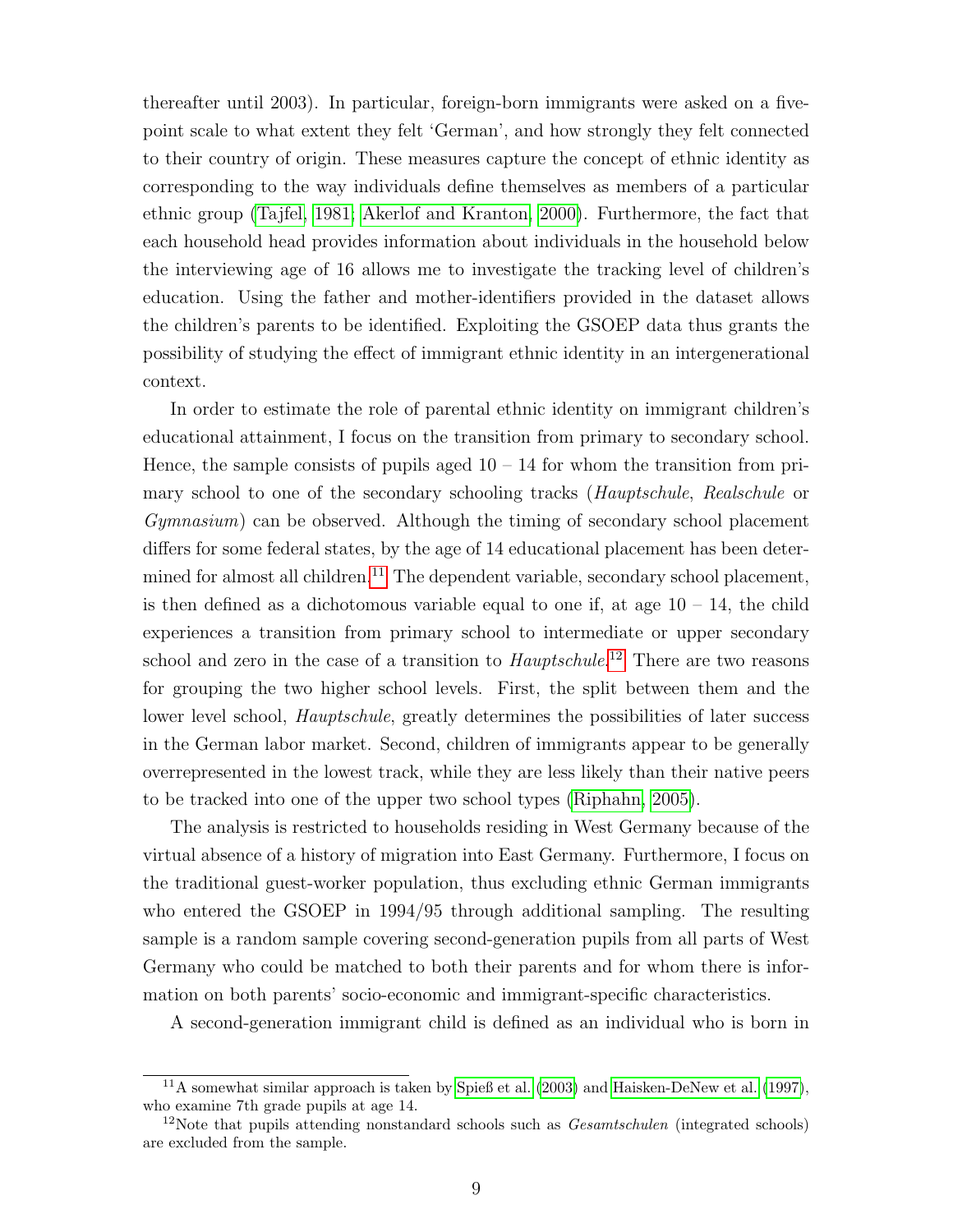Germany and whose mother *and* father were born abroad<sup>[13](#page-9-0)</sup> (indirect migration background). I also consider children of foreign-born parents who are themselves foreign born, but arrived in Germany before the age of 7 (direct migration background). These are usually referred to as the '1.5 generation'. Their inclusion is justified by the fact that they immigrated at pre-school age. The final sample comprises a total of 482 immigrant children (250 males and 232 females). Table [1](#page-23-0) presents the dependent variable, i.e. secondary school enrolment by gender for this sample. Most notable is that the enrolment rates of around 70 percent into the lowest schooling track are relatively high when compared to the share of native German pupils attending this type of school, which is typically documented to amount to less than 30 percent [\(Frick and Wagner, 2001;](#page-20-13) [Riphahn, 2005\)](#page-21-7).

#### Table [1](#page-23-0) about here

The main variables of interest are *minority identity* and *German identity* of immigrant parents. These measures of parental self-assessed ethnic identification with the minority ethnic culture, and the majority culture respectively, are based on information collected at least one year prior to when placement decisions are typically made, i.e., they are measured when children are eight or nine years old.[14](#page-9-1) The two survey questions read: "To what extent do you view yourself as a German?" and "To what extent do you feel that you belong to the culture of the country where you or your family comes from?". Answers to these questions are coded into a fivepoint scale, ranging from "not at all" (1) to "completely" (5). Assuming that each, maternal and paternal minority as well as German identity may – independently from each other – exert an influence on educational attainment, I employ separate measures of minority and German identity for fathers and mothers respectively. I also choose to use identity measures as quasi-metric variables, thus using information from the entire observed distributions to avoid an arbitrary separation in two or three categories.[15](#page-9-2)

#### Table [2](#page-23-1) about here

Table [2](#page-23-1) shows summary statistics of the parental identity measures for all individuals in the sample. The information indicates that the majority of both fathers and

<span id="page-9-0"></span><sup>&</sup>lt;sup>13</sup>Note that children with mixed foreign backgrounds, e.g. one native and one immigrant parent, as well as single parents are thus excluded from the sample. This results in the loss of 42 observations of mixed native-immigrant background and three single-parent observations.

<span id="page-9-1"></span><sup>&</sup>lt;sup>14</sup>Since questions on ethnic self-identification are not available for every survey year, I include observations of the respective previous year, which correspond to the parental identity when the child was eight years old.

<span id="page-9-2"></span><sup>&</sup>lt;sup>15</sup>The main results remain, however, robust when employing binary variables indicating aboveor below-median parental identity instead of quasi-metric measures.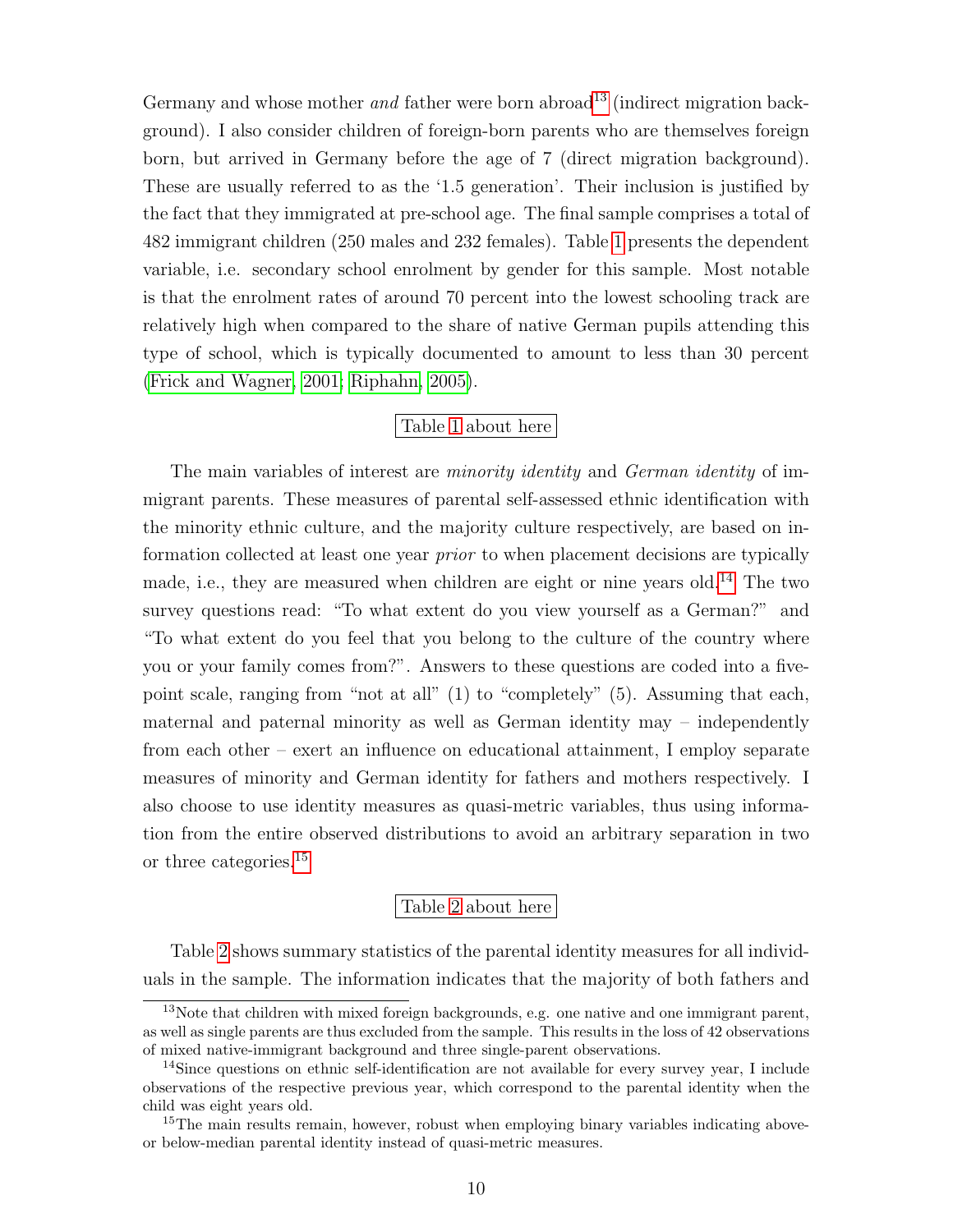mothers do not or only weakly identify with German culture and very strongly with their culture of origin. Nevertheless, there is considerable cross-sectional variation in all four parental identity measures. Considering that minority and German identity are measured on a five-point scale, a standard deviation of around one represents a reasonably large variation from the average.

### Table [3](#page-24-0) about here

Table [3](#page-24-0) provides an overview of the patterns of maternal and paternal identities within families distinguished by above- and below-median parental German and minority identity. It is important to note that although measures of minority and German identity are negatively correlated across fathers and mothers respectively, and in spite of the relatively high intra-family correlation between fathers' and mothers' identities, there is clearly substantial variation for each of the four parental identity factors which is independent from the other, even within immigrant families. When, e.g., attention is restricted to mothers who state a German identity at or above the sample median, 22.87 percent of these mothers also exert a strong affiliation towards their background culture. Similarly, 12.79 percent of their partners state a belowmedian German identity. As later analysis will show, this intra-family variance of parental ethnic identities is adequate to provide reasonably precise estimates of the relationship between measures of fathers' (mothers') identity and child educational attainment, conditional on mothers' (fathers') ethnic identity measures.

As a first impression of the relationship between parental ethnic identity and educational attainment, Table [4](#page-25-0) compares the sample probabilities of a child being tracked into intermediate (Realschule) or upper secondary school (Gymnasium) by above- and below-median parental German and minority identity. Children whose mothers state a relatively higher affiliation to the German culture are considerably more likely to be enrolled in one of the higher school tracks. The difference in higher track enrolment probability between them and children, whose mothers' German identity is relatively weaker, amounts to 10 percent. The relationship of mothers' minority identity and secondary school enrolment is the inverse. However, differences are not significant at the 5 percent level. With respect to fathers' ethnic identity, the picture is less clear. Higher track enrolment probabilities do not appear to be significantly different for pupils whose fathers' German or minority identity is above or below the sample median.

#### Table [4](#page-25-0) about here

The following empirical exercise explores whether this first descriptive indication of associations between parental ethnic identity and educational attainment holds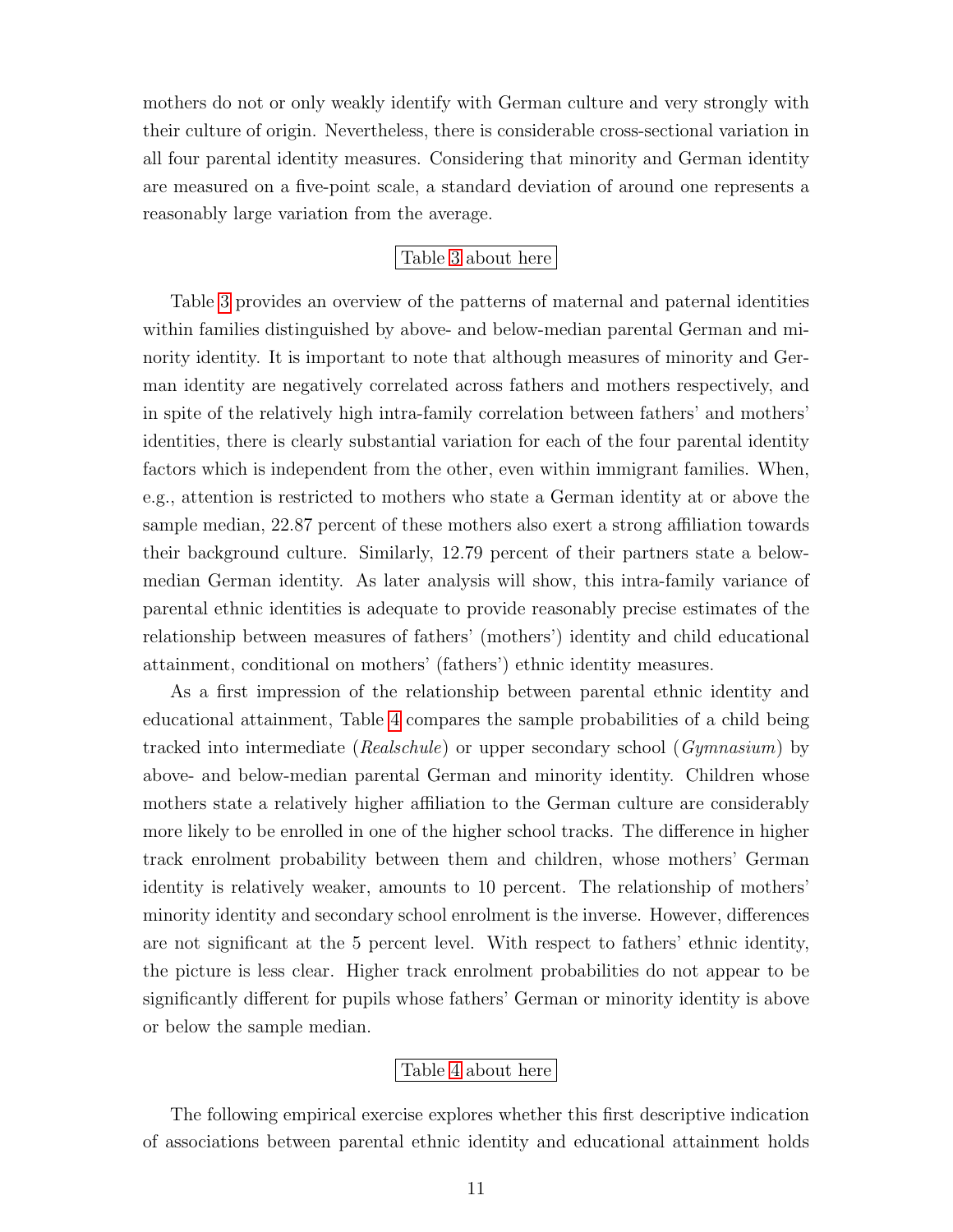when accounting for the influence of family background, ethnicity and the immigrant families' years since migration. The concern is that associations between parental ethnic identity and educational attainment reflect systematic differences in family background, ethnic capital or duration of stay rather than effects stemming from the parents' sense of group membership and emotional attachment.

In order to control for parental socio-economic background, I employ two in-dicators: both parents' years of education and disposable household income<sup>[16](#page-11-1)</sup> per household member.<sup>[17](#page-11-2)</sup> I also control for the number of children in the household as families must divide financial resources as well as time and attention. These variables control for the influence of a favorable family background [\(Chiswick, 1988\)](#page-20-11). Ethnic capital [\(Borjas, 1992\)](#page-19-8) is represented by the children's ethnic group, a variable constructed using both the parents' and the child's information on country of origin and nationality.[18](#page-11-3) In addition, the parents' years residing in Germany is included, thus controlling for the pure *time aspects* of the parental cultural integration process. Federal state dummies and a dummy for urban or rural place of residence control for compositional and regional differences. Calendar effects are controlled for by the year of observation. Summary statistics of the main variables used are presented in Table [5.](#page-25-1)

Table [5](#page-25-1) about here

## <span id="page-11-0"></span>4 Results and Discussion

## <span id="page-11-4"></span>4.1 Main Results

This section examines the main estimates of the relationship between immigrant parents' ethnic identities and educational attainment of their offspring. Table [6](#page-26-0) shows the average marginal effects from binary probit estimations of a child's enrolment probability in intermediate or upper secondary school at age  $10 - 14$  on parental ethnic identity measured at the child's age eight or nine. Results reported in panel A are from simple regressions on parental identity measures and basic covariates, such as federal state and survey year, while results presented in panel B are based on estimations of the most extensive model specification, including controls for family

<span id="page-11-2"></span><span id="page-11-1"></span><sup>16</sup>Adjusted monthly net household income deflated by 2008 CPI.

<sup>&</sup>lt;sup>17</sup>Based on previous empirical literature (e.g. [Constant and Zimmermann, 2009\)](#page-20-0) one might expect parents' ethnic identification to be associated with their labor force participation, which is why I choose not to include these variables in my preferred specifications. However, the inclusion of parental labor force status does not alter the empirical results.

<span id="page-11-3"></span><sup>&</sup>lt;sup>18</sup>The sample is restricted to ethnic groups from the major guest-worker countries Greece, Italy, Spain, Turkey, and the former Yugoslavia.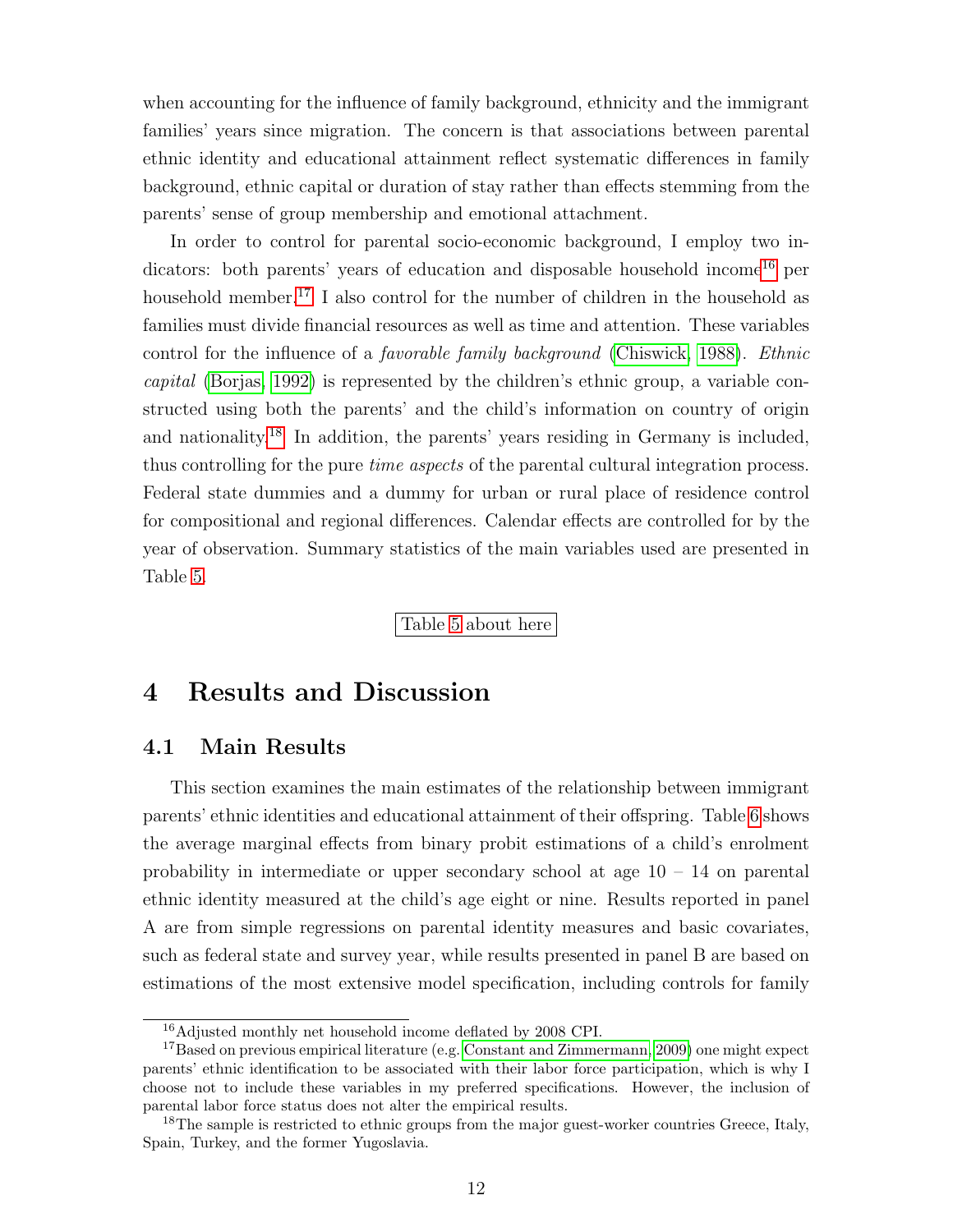background, ethnicity and the household's years since migration. Standard errors are adjusted for clustering by household in each model to account for correlations between children who live in the same household.

#### Table [6](#page-26-0) about here

In order to assess the relevance of each parental identity measure, I employ several specifications. First, secondary school enrolment is regressed on each of the parental identity measures separately (columns  $1 - 4$ ), and subsequently, I estimate a model including the full set of identity variables (column 5). When each measure of parental ethnic identity is considered on its own (i.e. without conditioning on other identity measures), I find a rather strong and highly significant positive association between mothers' German identity and higher-level secondary school enrolment (column 1), while mothers' minority identity exerts a negative but insignificant influence (column 2). Thus, children whose mothers are more strongly affiliated to the host country culture are more likely to be tracked into one of the two highest schooling types. The estimated average marginal effects suggest that any additional German identity of mothers is associated with a statistically significant 5.1 percent increase in the probability of the child's enrolment in one of the higher track schools (column 1). The estimated effect of mothers' minority identity is -3.3 percent, but not statistically different from zero (column 2).

With respect to fathers, results in columns 3 and 4 indicate a substantially different pattern. First of all, whether fathers feel more or less German does not seem to significantly impact enrolment probabilities. The estimated average marginal effect of paternal German identity amounts to 1.6 percent, but is statistically insignificant. Interestingly, and contrary to what is found for mothers, it appears that it is the father's *minority* identity that is significantly and *positively* associated with the child's enrolment probability in one of the higher track schools. The estimated marginal effect of an increase in fathers' minority identity is a statistically significant 4.3 percent (column 4). Hence, children of fathers with relatively stronger minority identification are more likely to be tracked into one of the higher secondary schooling types.

The picture that emerges from this first set of results indicates that among all parental identity measures, the German identity of immigrant mothers as well as the minority identity of immigrant fathers are the relevant variables contributing to the explanation of immigrant children's educational attainment. Interestingly, both of these associations are positive. One could have expected that each of the parental identity measures, if considered on its own, would pick up significant variation simply because of the generally negative correlation between the German and minority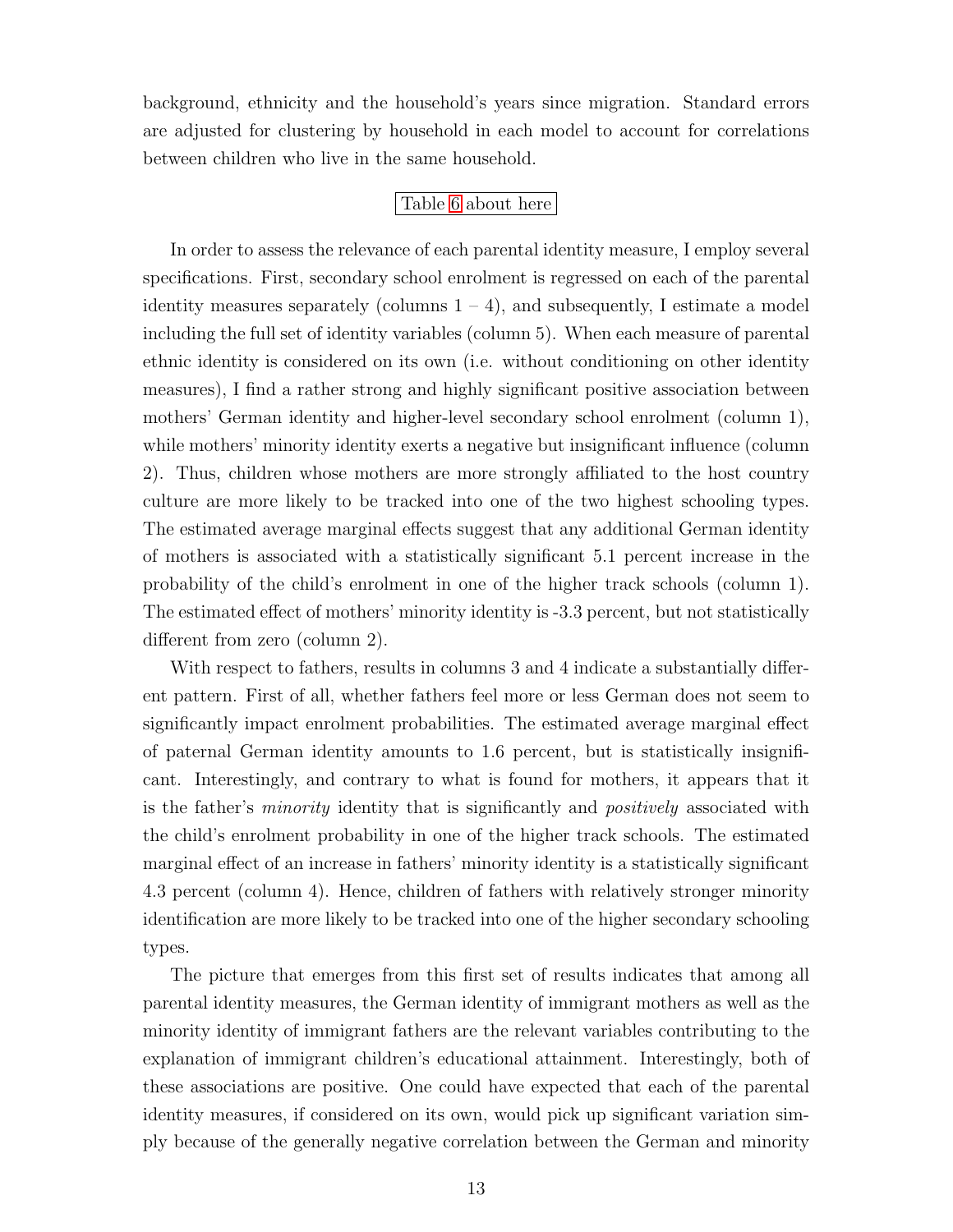identity and the positive intra-family correlation between parents' identities. There is, however, little evidence that this is the case, since the estimated effects of mothers' minority and fathers' German identity are already smaller and not significant when considered separately.

Next, I estimate a model including the full set of parental identity variables (column 5). Consider a sample of immigrant children whose mothers all state a strong minority identity. Among these mothers, some will feel more or less affiliated with the German society. The fathers of these children will also vary in their strength of minority identity (see Table [3\)](#page-24-0). I am now interested in examining how the estimated contribution of one parental ethnic identity measure changes when introducing the other identity measures. I find that the general pattern of a positive relation between mothers' German identity and the child's educational attainment as well as the positive minority identity effects of immigrant fathers appear to be robust when conditioning on all other identity variables.<sup>[19](#page-13-0)</sup> The estimated effects are even slightly stronger than in specifications without conditioning on other parental identity measures. As in columns 2 and 3, none of the other two parental identity measures exert a significant impact on enrolment probabilities. The measures of fit reported in Table [6](#page-26-0) indicate that the latter model has the greatest explanatory power in comparison.

I move on to account for a possible relationship between parental ethnic identity and aspects of ethnicity, family background and the household's years since migration. Results reported in panel B of Table [6](#page-26-0) show that adding these controls leave the estimates of parental ethnic identity essentially unchanged.

This analysis thus indicates that mothers' affiliation to German culture, as well as fathers' minority identity, are the relevant parental identity measures contributing to determining immigrant children's educational attainment.[20](#page-13-1) The findings are robust to the introduction of controls for ethnicity, years since migration and family background. The possibility that parental identity effects reflect a correlation between parental ethnic identity and certain ethnicity, family background or pure time effects of integration can therefore be ruled out.

Notable additional results show that children with a Greek background are significantly more likely to end up in one of the higher secondary schooling types than

<span id="page-13-0"></span><sup>&</sup>lt;sup>19</sup>Note also that interaction terms between mothers' and fathers' identity as well as between parental minority and majority identity turn out to be not significant (results can be obtained upon request).

<span id="page-13-1"></span><sup>&</sup>lt;sup>20</sup>These main findings are somewhat contradictory to [Casey and Dustmann](#page-19-2) [\(2010\)](#page-19-2), who study the transmission of ethnic identities across generations. Although they are not looking at child education, their results indicate that mothers transmit the minority identity more strongly and that fathers play a more important role with respect to the transmission of the German identity, whilst I find maternal majority and paternal minority identity do matter for a child's educational attainment.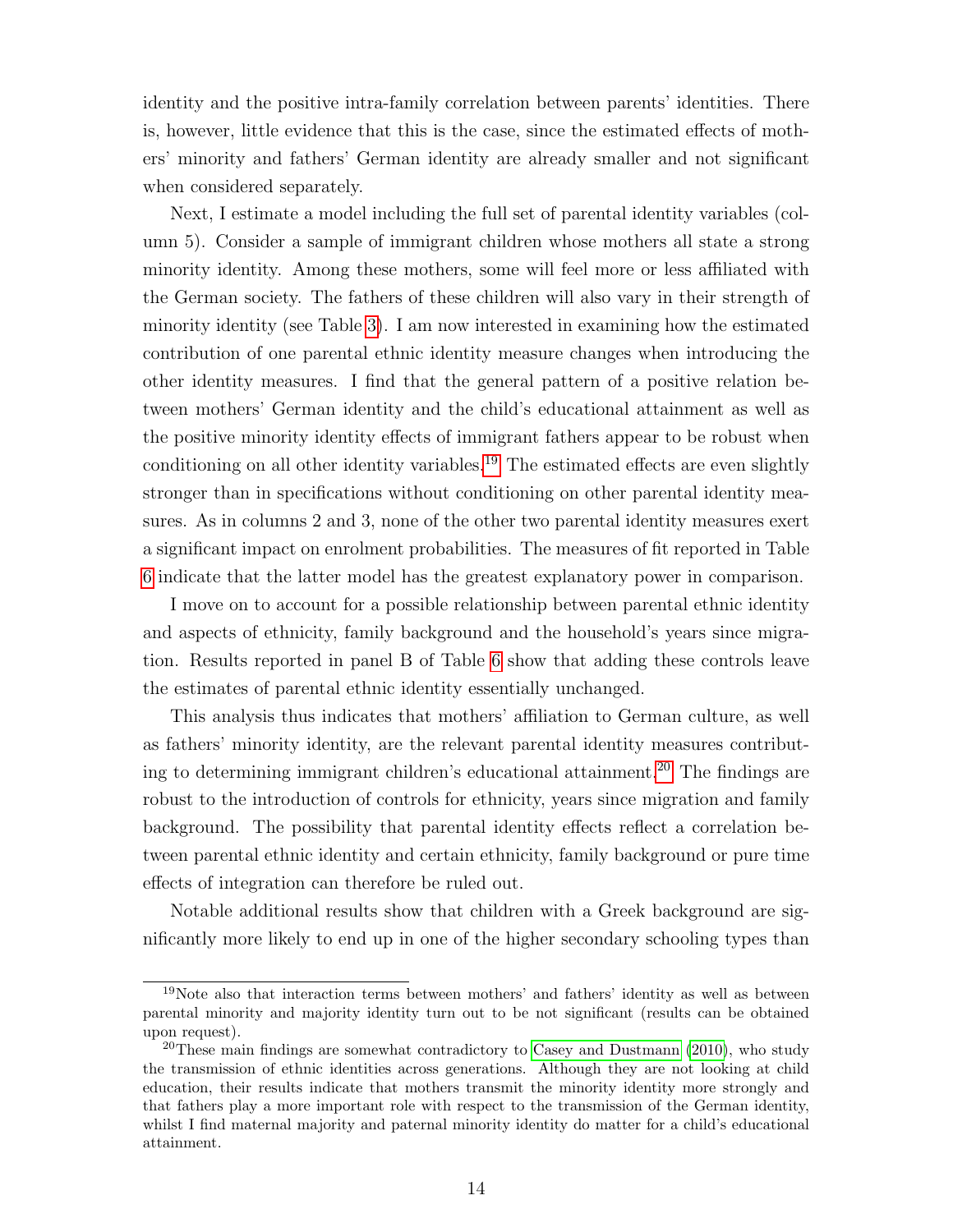children of any other ethnic background reviewed here – even net of identity, family background and years-since-migration effects.<sup>[21](#page-14-0)</sup> Children from other guest-worker backgrounds, however, do not differ significantly in their enrolment behavior from children of Turkish origin, the reference group. Furthermore, the household's years since migration do not seem to be significantly correlated with educational attainment. Thus, in contrast to parental ethnic identity, ethnicity per se and pure time aspects of parental integration do not appear to be associated with secondary school placement. Among the family background characteristics controlled for, solely fathers' education appears to play a significant role. The estimated marginal effect amounts to a weakly statistically significant 2.0 to 2.4 percent increase in transition probability to a higher tracking school depending on the specification.

### 4.2 Extensions and Robustness Checks

#### 4.2.1 Turkish Subsample

Associations between parental ethnic identity and educational attainment may vary across different ethnic groups due to heterogeneity in cultural background, especially in view of the potential importance of the cultural distance or tension between the majority and the specific ethnic culture [\(Chiswick, 2009\)](#page-20-4). Although the main estimations in Table [6](#page-26-0) control for country of origin, separate estimations by ethnic group would help assess whether parental identity effects are an artifact of aggregation over different countries of origin. However, small sample sizes with respect to most ethnic groups do not allow for this option, except for the group of children with a Turkish migration background, which represent the numerically largest group in the sample. Table [7](#page-27-0) displays estimation results of the basic models including the full set of controls for the sub-sample of children with a Turkish family background. These results are basically similar to those reported in Table [6.](#page-26-0)

### Table [7](#page-27-0) about here

#### 4.2.2 Sibling Fixed Effects

As shown in Section [4.1,](#page-11-4) differences in measurable family background characteristics, including the immigrant household's years since migration, do not seem to contribute considerably to an explanation of parental ethnic identity effects. However, one might argue that the robustness of parental identity effects to controlling

<span id="page-14-0"></span> $21$ Literature on the migrant-native gap in education outcomes in Germany attributes the Greek academic success to the availability of alternative Greek-language schools in Germany (e.g. [Alba](#page-19-11) [et al., 1994\)](#page-19-11)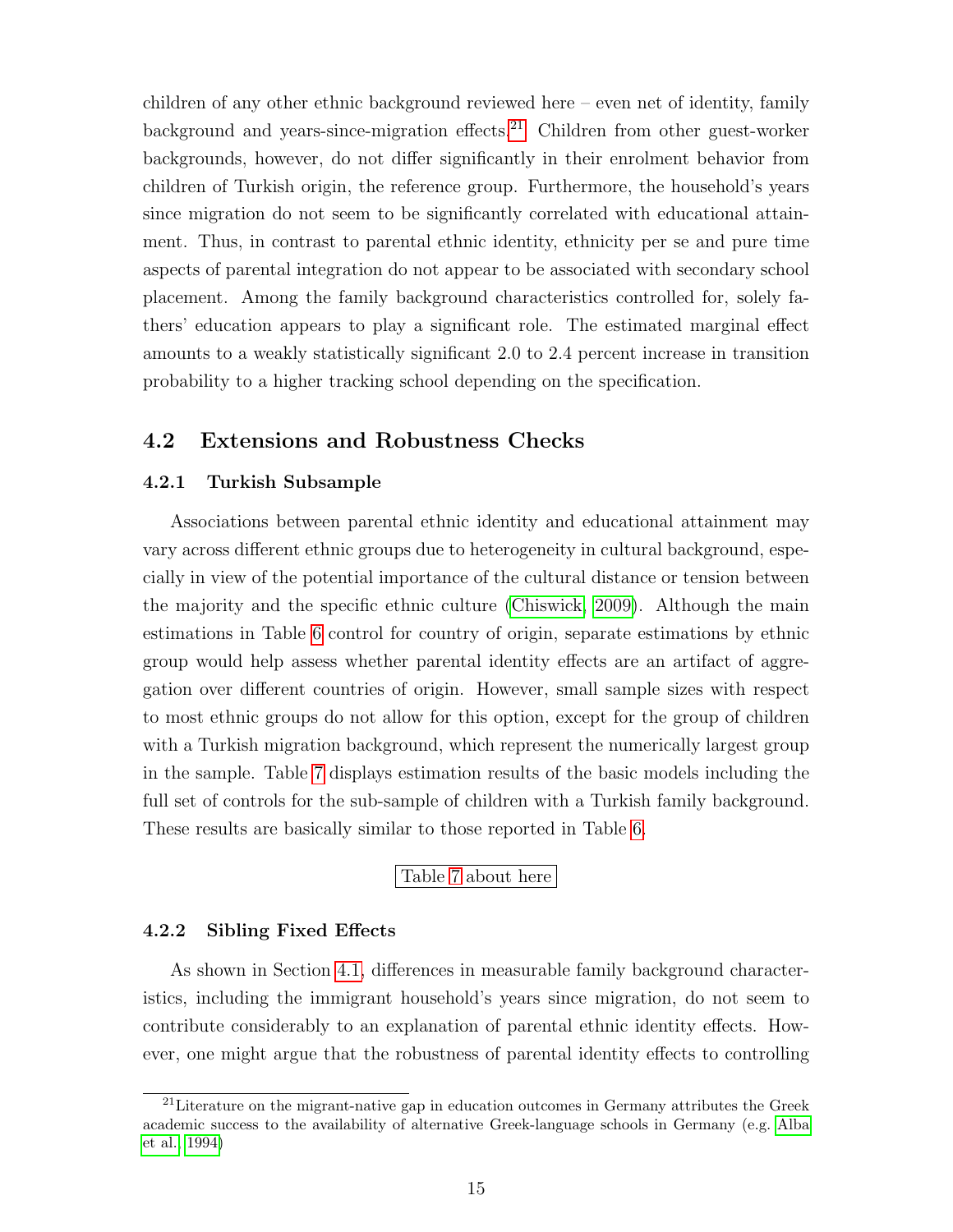for family background characteristics is due to the necessarily imperfect quality of the measures employed. The relevant characteristics of a child's home environment may remain unobserved and thus unmeasured. According to this argument, mothers' German and fathers' minority identity are a better indicator than the imperfect measure of family background of some unobservable which is directly related to children's home environment. In this subsection I provide evidence that parental ethnic identity effects are not merely a reflection of omitted home factors such as the family's social network or wealth of the (extended) family, among others.

In the following I use the intra-family variation among siblings in parental ethnic identity in order to assess the influence of unobserved family background characteristics in determining parental identity effects on enrolment probabilities. By adding fixed effects for each family in my models, unobserved characteristics that are common to siblings are controlled. If parental ethnic identity effects are driven by time-invariant family background characteristics, I should not find sizable effects of parental ethnic identity on the child's tracking probability into one of the higher level schools. As we shall see, there is sufficient variation across siblings in parental ethnic identity measures to make this strategy viable. The variation in parental ethnic identity experienced by the siblings comes from the age gap between them, since parental ethnic identity is measured for each sibling when they are eight or nine years old.

#### Table [8](#page-27-1) about here

Table [8](#page-27-1) presents the estimation results of linear probability models allowing for family fixed effects performed on the sibling-subsample. I find a remarkably similar pattern to results presented in Table [6.](#page-26-0) Differences between siblings in their mothers' strength of German and their fathers' minority identity have a substantial and positive relationship with differences in their secondary school track placement. Estimated coefficients on the other two identity variables are close to zero and statistically insignificant. Hence, I conclude that there is no evidence of unobserved family environment characteristics that can account for parental ethnic identity effects on secondary school enrolment.

#### 4.2.3 The Role of Language Proficiency

The previous subsection indicates that the advantage immigrant children receive from having a mother that is relatively stronger affiliated with the German society and a father whose minority identity is rather strong, cannot be explained by omitted home environment or family background factors. Thus, I conclude that mothers'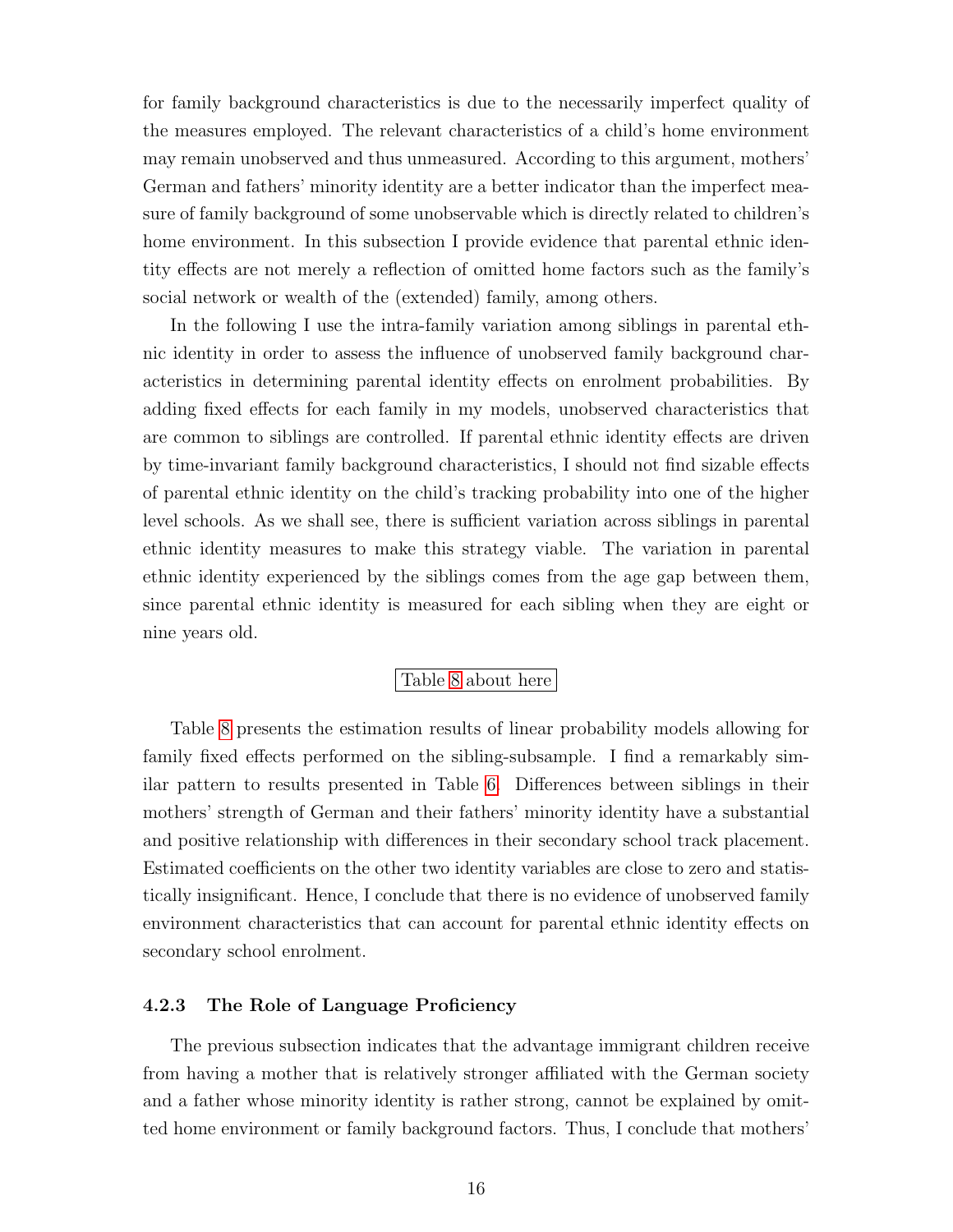German and fathers' minority identity facilitate the acquisition of some sort of important human capital. It stands to reason that parental language ability might play a significant role in this context.

Here, I explore the role of parental language proficiency in explaining ethnic identity effects. The GSOEP survey includes information on language proficiency for exactly the same survey years in which questions on ethnic identity are asked, allowing me to investigate this issue using the same sample of immigrant children analyzed above. Similar to the ethnic identity measure, I use information on parents' language ability reported when the child was eight or nine years old. Table [9](#page-28-0) displays summary statistics of these measures of parental self-assessed oral language proficiency.

### Table [9](#page-28-0) about here

Table [10](#page-28-1) shows the average marginal effects from estimations of probit models identical to those in panel B of Table [6](#page-26-0) – controlling additionally for measures of parental German and minority language proficiency. These variables seem to play a significant role in explaining mothers' German identity effect. Conditional on mothers' German proficiency, the marginal effect of mothers' German identity decreases substantially in size and turns statistically insignificant, a phenomenon observed in both specifications, with and without controls for the respective other parental identity and language measures (columns 1 and 5). At the same time, the estimated effect of mothers' German language proficiency is sizeable and highly significant in both specifications. The effect of fathers' minority identity instead appears not to be a result of any sort of differences in fathers' German or minority language proficiency. Including measures of parental language proficiency leaves the estimated marginal effects of fathers' identity measures essentially unchanged. Neither does fathers' language proficiency per se appear to have anything to do with the child's secondary school enrolment.

### Table [10](#page-28-1) about here

The finding, that controlling for mothers' German language proficiency eliminates the effect of mothers' German identity on the child's educational attainment casts doubt on the relevance of mothers' ethnic identity per se. This analysis rather points toward mothers' German identity predicting the child's educational attainment only insofar as ethnic affiliation is correlated with the mother's language proficiency. The relationship between language skills and educational performance, in turn, may be predominantly established through the mother's active management of the child's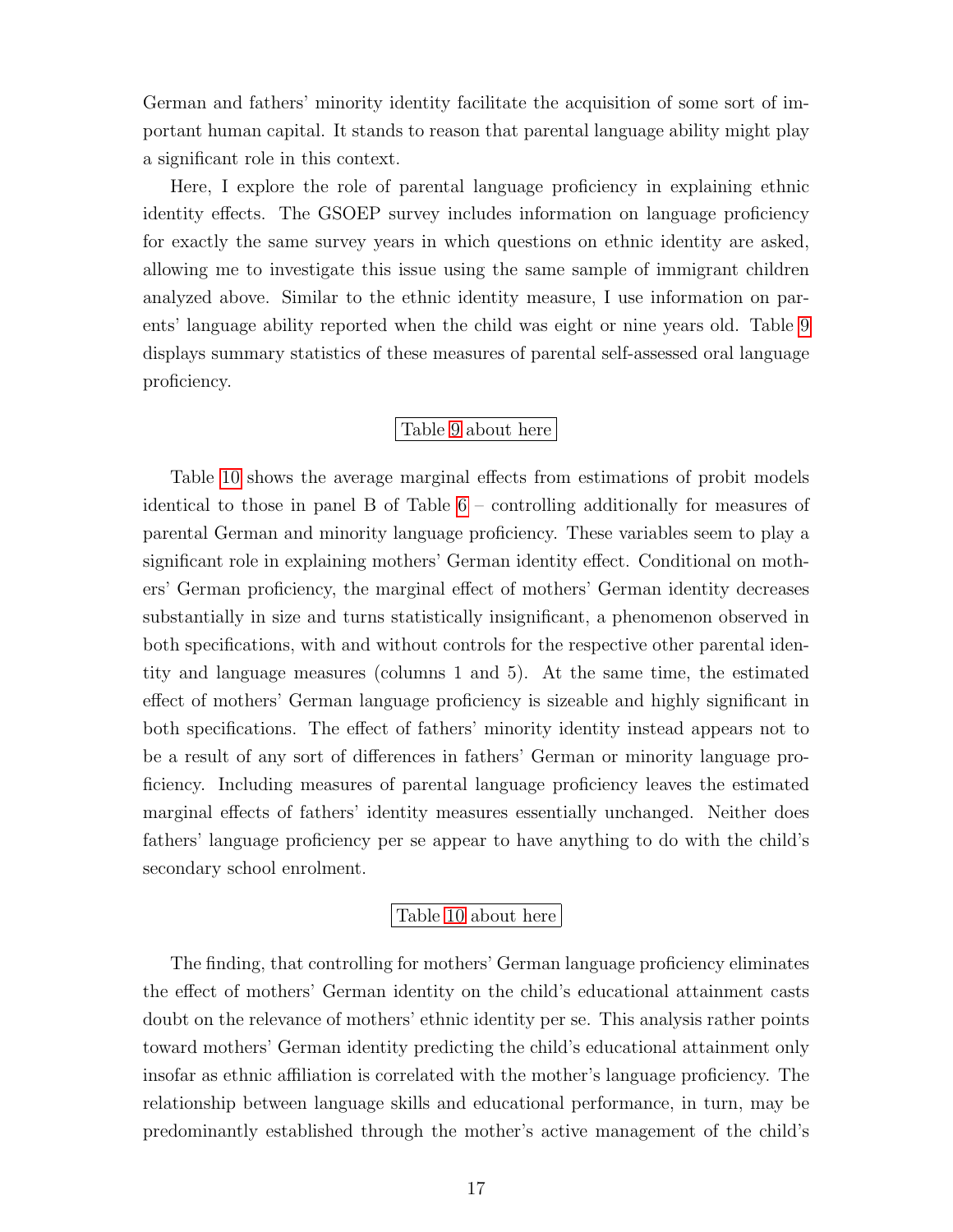educational career, e.g. through monitoring of homework or contact with the school [\(Baker and Stevenson, 1986\)](#page-19-12) and the beneficial effect of host language proficiency and general knowledge of the host country educational system on the efficiency of such strategies.

With respect to fathers, the finding of beneficial effects of minority identity on children's educational attainment cannot be explained by language proficiency. Other mechanisms, e.g. related to fathers' patriarchal enforcement of traditional family values and rules, might serve as a stabilizing element that contributes to the child's better academic performance. However, the latter are rather speculative interpretations and a further investigation of mechanisms and explanations with respect to the positive minority identity effects of immigrant fathers on their children's educational performance is needed.

## <span id="page-17-0"></span>5 Summary and Conclusion

The purpose of this analysis is to investigate the relationship between immigrant parental ethnic identity and the educational attainment of their children in the host country schooling system. A systematic association between parental ethnic identity and child education is indeed found. The contribution of parental identity measures to explain differences within the second-generation population is substantial and goes beyond ethnicity, years-since-migration or socio-economic family background effects. Furthermore, the main results presented in this study underline the importance of modeling ethnic identity in a two-dimensional framework and to consider measures of both paternal and maternal German identity as well as the respective minority identity measures. With respect to educational attainment, there is no evidence that the effects of a strong parental minority identity are solely the flipside of a weak parental majority identity. Rather, results support the view that both parental identities influence the child's educational attainment independently. Moreover, it is found that parents' affiliation to both the majority and the minority group are potentially beneficial for immigrant children's educational careers. Consequently, I find no evidence of parental minority identity being a thread to educational progression.

The main finding that children's probability of being tracked into one of the higher secondary schooling types increases with strength of mothers' self-identification with the host country and fathers' affiliation to the minority group suggests differing roles for fathers and mothers with respect to their children's scholarly career. It is thus possible that fathers and mothers influence their child's educational attainment through different channels. Additional tests confirm this view by indicating that the positive effect of maternal German identity is not an effect of ethnic affiliation per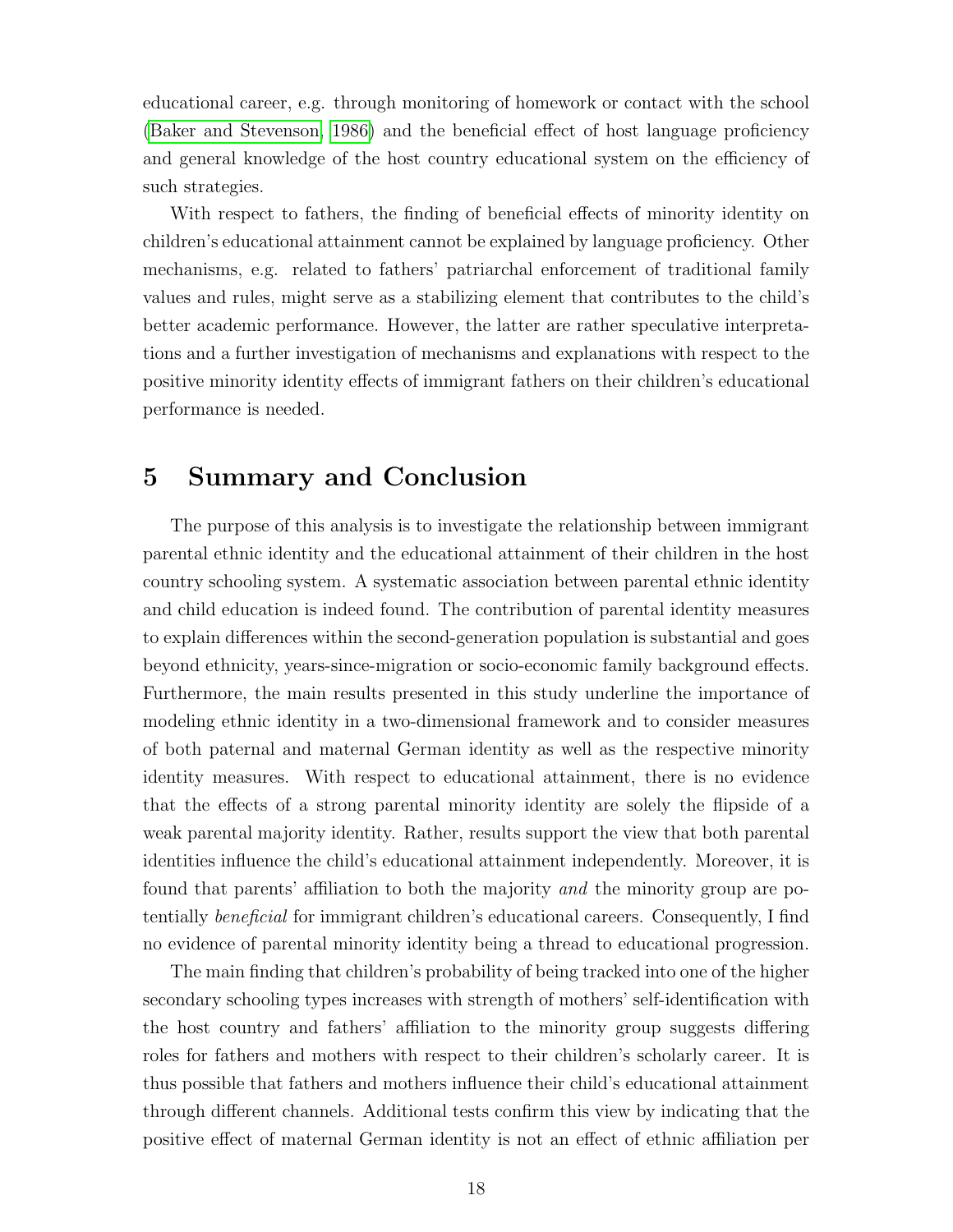se, but can be explained by mothers' command of the German language. Beneficial effects of paternal minority identity, on the other hand, seem to originate from a sense of group belonging. These findings are in line with the role of mothers as active managers of their child's scholarly career. It is mostly mothers that are responsible for monitoring homework, being informed about their child's school performance and keeping in contact with teachers. Consequently, better German language proficiency and knowledge of the German school system increase the efficiency of immigrant mothers' strategies to actively help their child through school.

A strong sense of belonging to an ethnic minority group transmitted by fathers, on the other hand, might generally help to increase children's self-esteem and shelter against experiences of discrimination in the school environment, which in turn can benefit educational performance. In addition to being a role model, fathers might influence a child's educational attainment through family rules. Especially in patriarchally organized cultures, it is the father who sets the family rules and enforces them.

The results presented show that the concept of parental ethnic identity might help us to understand immigrant families' intergenerational economic advancement and the long-term consequences of immigrants' emotional attachment to their background and the majority culture. Several pathways for further research can be highlighted. The fact that gender effects with respect to immigrant sons and daughters have not been addressed here is a reflection of the limited number of observations, and not the importance of the topic. One could expect different associations between parental ethnic identity and education due to culturally motivated gender roles within immigrant families. Similarly, the relationship between parental minority identity and education might vary across different ethnic groups according to their cultural distance to the majority culture. Most importantly, my results point at the conjecture that calling on immigrants to abandon their cultural heritage is not only inconclusive, but might also have detrimental effects on immigrants' long-term structural integration into the host country.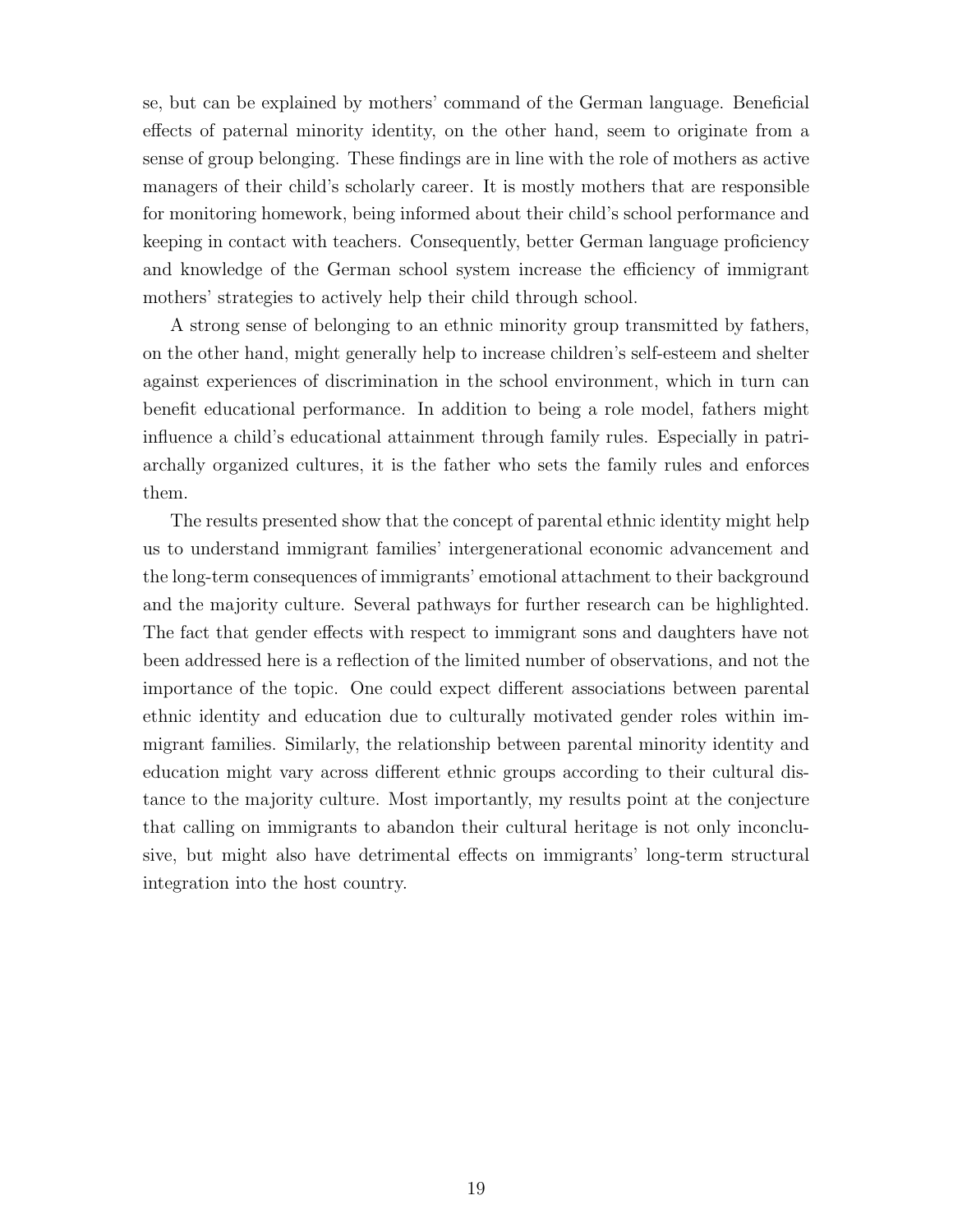## References

- <span id="page-19-0"></span>Akerlof, G. A. and R. E. Kranton (2000). Economics and Identity. Quarterly Journal of Economics 115 (3), 715–753.
- <span id="page-19-11"></span>Alba, R., J. Handl, and W. M¨uller (1994). Ethnische Ungleichheit im Deutschen Bildungssystem. Kölner Zeitschrift für Soziologie und Sozialpsychologie  $46(2)$ , 209–237.
- <span id="page-19-3"></span>Algan, Y., C. Dustmann, A. Glitz, and A. Manning (2010). The Economic Situation of First and Second-Generation Immigrants in France, Germany and the United Kingdom. The Economic Journal 120(542), F4–F30.
- <span id="page-19-10"></span>Autorengruppe Bildungsberichterstattung (2008). Bildung in Deutschland 2008: Ein  $indikato rengestützter Bericht mit einer Analyse zu Übergängen im Anschluss an$ den Sekundarbereich I. W. Bertelsmann Verlag, Bielefeld.
- <span id="page-19-12"></span>Baker, D. P. and D. L. Stevenson (1986). Mothers' Strategies for Children's School Achievement: Managing the Transition to High School. Sociology of Education  $59(3)$ , 156-166.
- <span id="page-19-1"></span>Battu, H. and Y. Zenou (2010). Oppositional Identities and Employment for Ethnic Minorities: Evidence from England. The Economic Journal  $120(542)$ , F52–F71.
- <span id="page-19-5"></span>Becker, G. S. (1981). A Treatise on the Family. Harvard University Press, Cambridge.
- <span id="page-19-4"></span>Becker, G. S. and N. Tomes (1976). Child Endowments and the Quantity and Quality of Children. Journal of Political Economy 84 (4), S143–S162.
- <span id="page-19-6"></span>Becker, G. S. and N. Tomes (1986). Human Capital and the Rise and Fall of Families. Journal of Labor Economics 4 (3 Pt. 2), S1–S39.
- <span id="page-19-9"></span>Belzil, C. and F. Poinas (2010). Education and Early Career Outcomes of Second-Generation Immigrants in France. Labour Economics  $17(1)$ , 101–110.
- <span id="page-19-7"></span>Berry, J. W. (1997). Immigration, Acculturation, and Adaptation. Applied Psychology  $46(1)$ , 5–34.
- <span id="page-19-8"></span>Borjas, G. J. (1992). Ethnic Capital and Intergenerational Mobility. The Quarterly Journal of Economics  $107(1)$ , 123-150.
- <span id="page-19-2"></span>Casey, T. and C. Dustmann (2010). Immigrants' Identity, Economic Outcomes and the Transmission of Identity Across Generations. The Economic Journal  $120(542)$ , F31–F51.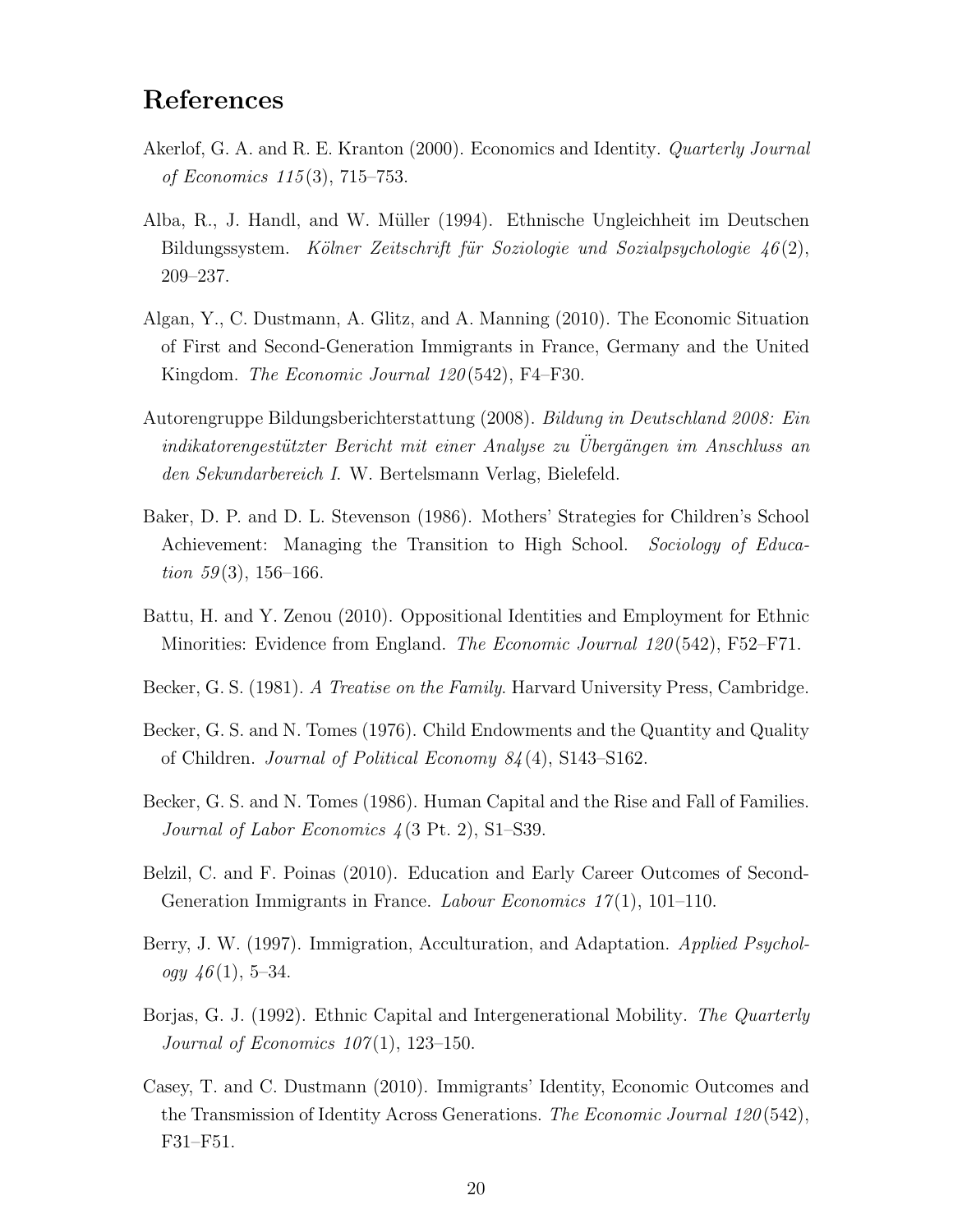- <span id="page-20-11"></span>Chiswick, B. R. (1988). Differences in Education and Earnings Across Racial and Ethnic Groups: Tastes, Discrimination, and Investments in Child Quality. The Quarterly Journal of Economics 103 (3), 571–597.
- <span id="page-20-4"></span>Chiswick, C. U. (2009). The Economic Determinants of Ethnic Assimilation. Journal of Population Economics 22 (4), 859–880.
- <span id="page-20-7"></span>Cobb-Clark, D. A. and T.-H. Nguyen (2010). Immigration Background and the Intergenerational Correlation in Education. IZA Discussion Paper 4985.
- <span id="page-20-6"></span>Colding, B. (2006). A Dynamic Analysis of Educational Progression of Children of Immigrants. Labour Economics 13 (4), 479–492.
- <span id="page-20-2"></span>Constant, A. F., R. Roberts, and K. F. Zimmermann (2009). Ethnic Identity and Immigrant Homeownership. Urban Studies 46 (9), 1879–1898.
- <span id="page-20-0"></span>Constant, A. F. and K. F. Zimmermann (2009). Work and Money: Payoffs by Ethnic Identity and Gender. Research in Labor Economics 29, 3–30.
- <span id="page-20-5"></span>Diajić, S. (2003). Assimilation of Immigrants: Implications for Human Capital Accumulation of the Second Generation. Journal of Population Economics  $16(4)$ , 831–845.
- <span id="page-20-12"></span>Dustmann, C. (2004). Parental Background, Secondary School Track Choice, and Wages. Oxford Economic Papers 56 (2), 209–230.
- <span id="page-20-13"></span>Frick, J. R. and G. G. Wagner (2001). Economic and Social Perspectives of Immigrant Children in Germany. IZA Discussion Paper 301.
- <span id="page-20-9"></span>Gang, I. N. and K. F. Zimmermann (2000). Is Child like Parent? Educational Attainment and Ethnic Origin. Journal of Human Resources 35 (3), 550–569.
- <span id="page-20-8"></span>Haisken-DeNew, J. P., F. Büchel, and G. G. Wagner (1997). Assimilation and Other Determinants of School Attainment in Germany: Do Immigrant Children Perform as well as Germans? Quarterly Journal of Economic Research  $66(1)$ , 169–179.
- <span id="page-20-3"></span>Kao, G. and M. Tienda (1995). Optimism and Achievement: The Educational Performance of Immigrant Youth. Social Science Quarterly  $\mathcal{U}(1)$ , 1–19.
- <span id="page-20-10"></span>Luthra, R. R. (2010). Assimilation in a New Context: Educational Attainment of the Immigrant Second Generation in Germany. ISER Working Paper 21.
- <span id="page-20-1"></span>Nekby, L. and M. Rödin (2007). Acculturation Identity and Labor Market Outcomes. IZA Discussion Paper 2826.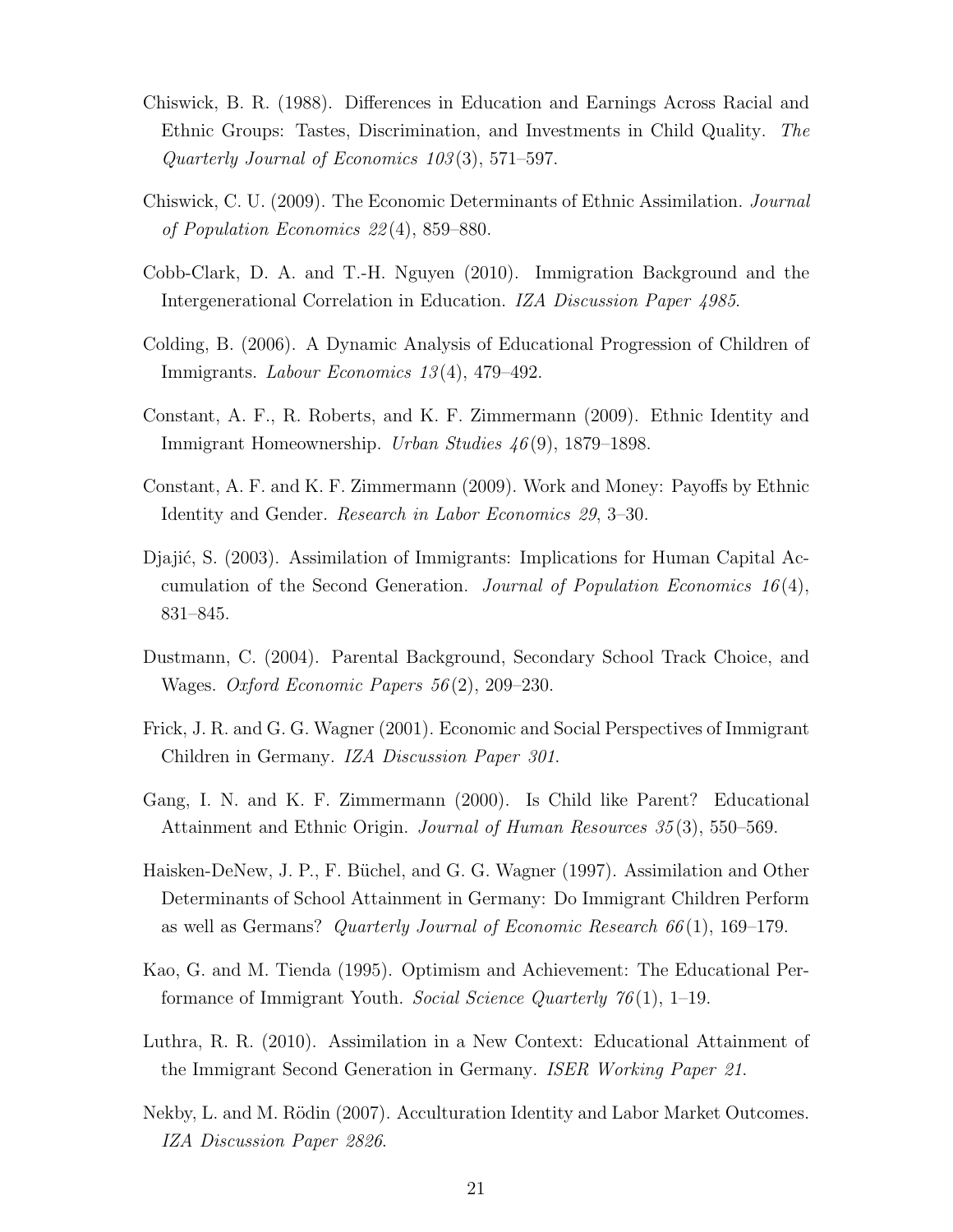- <span id="page-21-1"></span>Nekby, L. and M. Rödin (2010). Acculturation Identity and Employment Among Second and Middle Generation Immigrants. Journal of Economic Psychology  $31(1)$ , 35–50.
- <span id="page-21-2"></span>Nekby, L., M. Rödin, and G. Özcan (2009). Acculturation Identity and Higher Education: Is There a Trade-Off Between Ethnic Identity and Education? International Migration Review  $43(4)$ , 938–973.
- <span id="page-21-8"></span>Nielsen, H. S., M. Rosholm, N. Smith, and L. Husted (2003). The School-To-Work Transition of 2nd Generation Immigrants in Denmark. Journal of Population Economics  $16(4)$ , 755–786.
- <span id="page-21-5"></span>Olneck, M. R. (1995). Immigrants and Education. In J. A. Banks and C. A. M. Banks (Eds.), Handbook of Research on Multicultural Education, Chapter in: Handbook of Research on Multicultural Education, pp. 310–327. New York: Macmillan.
- <span id="page-21-0"></span>Pendakur, K. and R. Pendakur (2005). Ethnic Identity and the Labour Market. Mimeo, Simon Fraser University.
- <span id="page-21-6"></span>Phinney, J. S., G. Horenczyk, K. Liebkind, and P. Vedder (2001). Ethnic Identity, Immigration, and Well-Being: An Interactional Perspective. *Journal of Social*  $Issues 57(3), 493-510.$
- <span id="page-21-3"></span>Phinney, J. S. and A. D. Ong (2007). Conceptualization and Measurement of Ethnic Identity: Current Status and Future Directions. Journal of Counseling Psychology  $54(3)$ , 271–281.
- <span id="page-21-4"></span>Portes, A. and R. G. Rumbaut (1990). *Immigrant America: A Portrait.* Berkeley and Los Angeles: University of California Press.
- <span id="page-21-9"></span>Riphahn, R. T. (2003). Cohort Effects in the Educational Attainment of Second Generation Immigrants in Germany: An Analysis of Census Data. *Journal of* Population Economics  $16(4)$ , 711–737.
- <span id="page-21-7"></span>Riphahn, R. T. (2005). Are there Diverging Time Trends in the Educational Attainment of Nationals and Second Generation Immigrants? Journal of Economics and Statistics 225, 325–346.
- <span id="page-21-10"></span>Spieß, C. K., F. B¨uchel, and G. G. Wagner (2003). Children's School Placement in Germany: Does Kindergarten Attendance Matter? Early Childhood Research Quarterly  $18(2)$ ,  $255-270$ .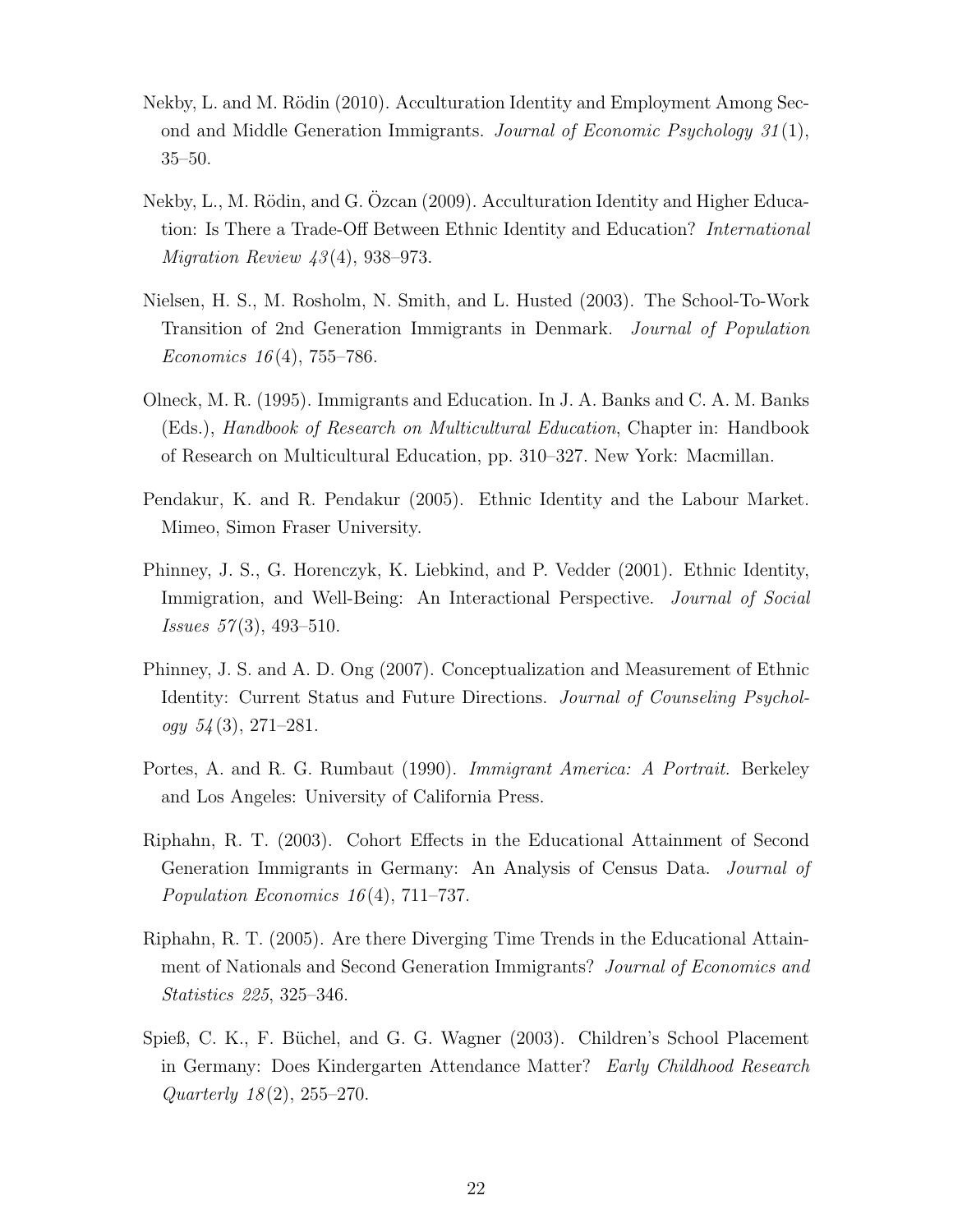- <span id="page-22-2"></span>Statistisches Bundesamt (2009). Bevölkerung und Erwerbstätigkeit: Bevölkerung mit Migrationshintergrund - Ergebnisse des Mikrozensus 2007. Fachserie 1 Reihe 2.
- <span id="page-22-1"></span>Tajfel, H. (1981). Human Groups and Social Categories: Studies in Social Psychology. Cambridge University Press, Cambridge.
- <span id="page-22-3"></span>van Ours, J. C. and J. Veenman (2003). The Educational Attainment of Second-Generation Immigrants in The Netherlands. Journal of Population Economics  $16(4)$ , 739–753.
- <span id="page-22-4"></span>Wagner, G. G., J. R. Frick, and J. Schupp (2007). The German Socio-Economic Panel Study (SOEP); Scope, Evolution and Enhancements. Schmollers Jahrbuch 127(1), 139–169.
- <span id="page-22-0"></span>Zimmermann, L., L. Gataullina, A. F. Constant, and K. F. Zimmermann (2008). Human Capital and Ethnic Self-Identification of Immigrants. Economics Letters  $98(3)$ , 235–239.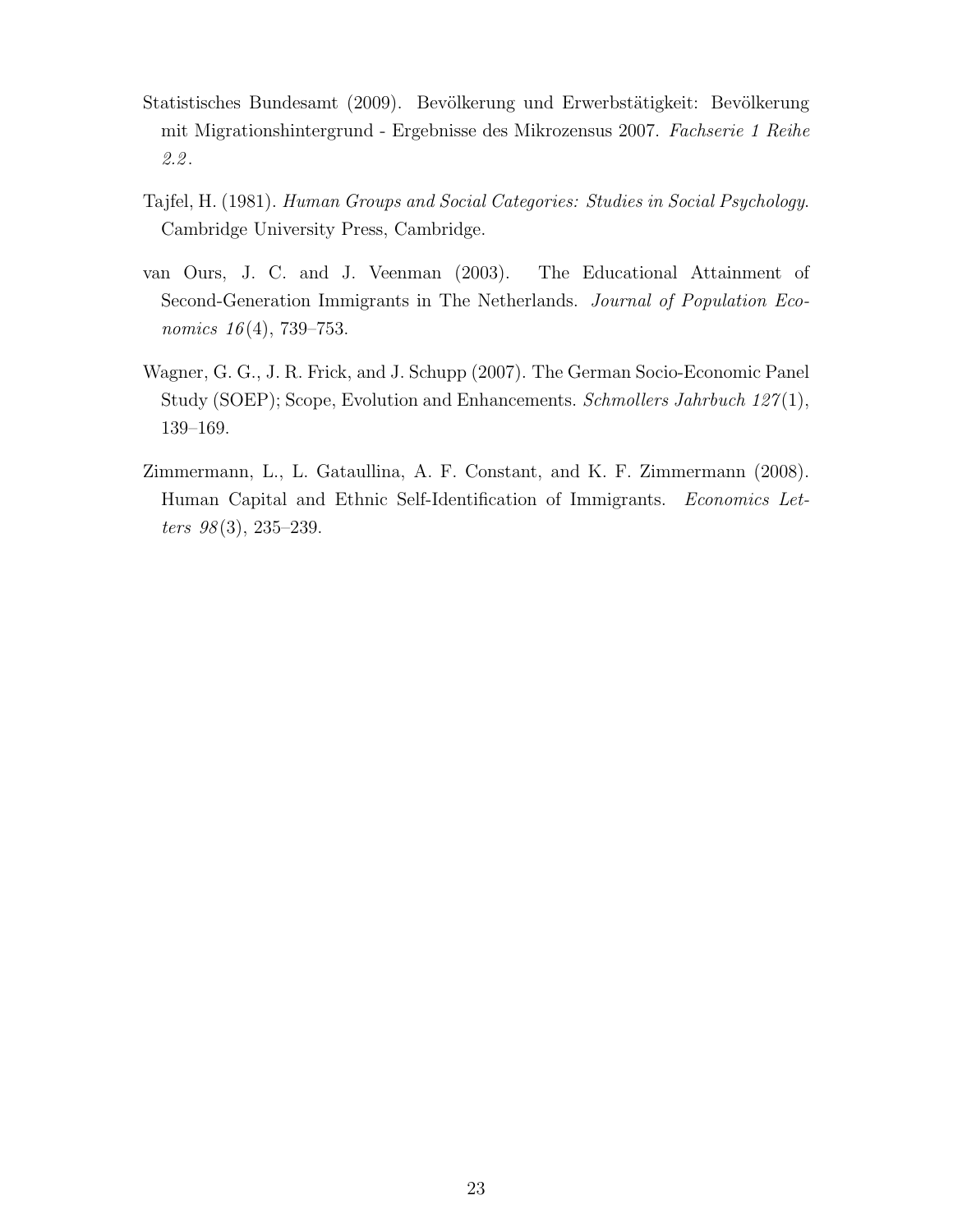<span id="page-23-0"></span>

|                | Males  |     | Females |     |  |
|----------------|--------|-----|---------|-----|--|
|                | $\%$   | N   | %       | N   |  |
| Hauptschule    | 70.40  | 176 | 66.81   | 155 |  |
| Realschule     | 17.60  | 44  | 22.84   | 53  |  |
| Gymnasium      | 12.00  | 30  | 10.34   | 24  |  |
| $_{\rm Total}$ | 100.00 | 250 | 100.00  | 232 |  |
|                |        |     |         |     |  |

Table 1: Secondary School Enrolment (Age  $10 - 14$ ) by Gender

Source: Own calculations based on GSOEP.

Table 2: Sample Distribution of Parental Ethnic Identity

<span id="page-23-1"></span>

|                          | Mean | Median | Standard<br>Deviation | Observations |
|--------------------------|------|--------|-----------------------|--------------|
| Mother German Identity   | 1.96 | 2      | 1.06                  | 482          |
| Mother Minority Identity | 4.25 | 5      | 0.97                  | 482          |
| Father German Identity   | 2.12 | 2      | 1.04                  | 482          |
| Father Minority Identity | 4.20 | Ð      | 0.97                  | 482          |

Note: Parental ethnic identity is recorded at child's age 8/9 and measured on a five-level scale ranging from not at all (1) to completely (5).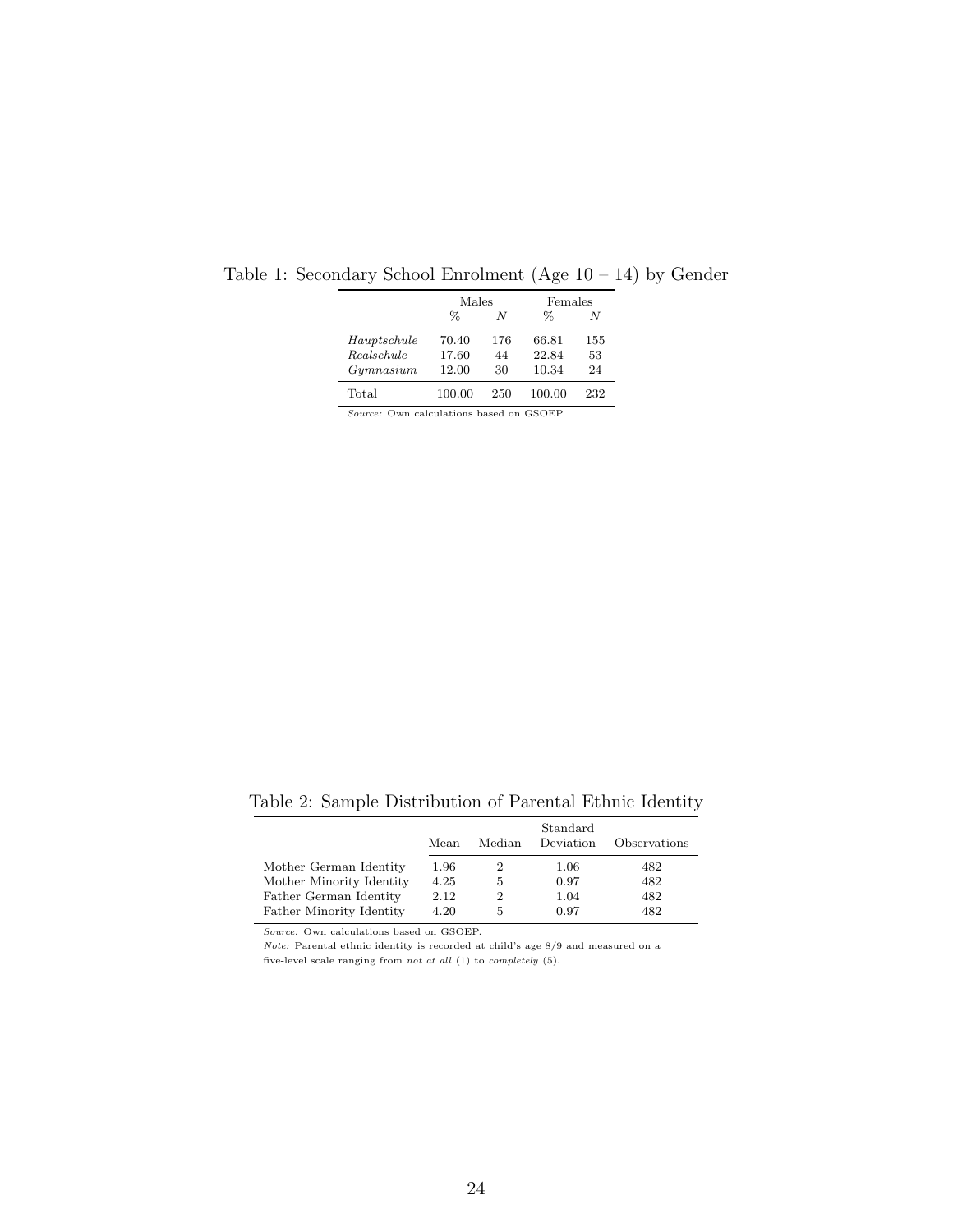<span id="page-24-0"></span>

| Mother Minority Identity |        |                                       |                          |        |        |       |  |  |
|--------------------------|--------|---------------------------------------|--------------------------|--------|--------|-------|--|--|
|                          |        | Median<br>below<br>Median<br>or above |                          |        | Total  |       |  |  |
| Mother German Identity   | $\%$   | N                                     | $\%$                     | N      | %      | N     |  |  |
| below Median             | 8.93   | 20                                    | 91.07                    | 204    | 100.00 | 224   |  |  |
| Median or above          | 77.13  | 199                                   | 22.87                    | 59     | 100.00 | 258   |  |  |
| Total                    | 45.44  | 219                                   | 54.56                    | 263    | 100.00 | 482   |  |  |
|                          |        |                                       |                          |        |        |       |  |  |
|                          |        |                                       | Father Minority Identity |        |        |       |  |  |
|                          | below  |                                       |                          | Median |        | Total |  |  |
|                          | Median |                                       | or above                 |        |        |       |  |  |
| Father German Identity   | $\%$   | N                                     | $\%$                     | N      | %      | N     |  |  |
| below Median             | 8.24   | 15                                    | 91.76                    | 167    | 100.00 | 182   |  |  |
| Median or above          | 73.00  | 219                                   | 27.00                    | 81     | 100.00 | 300   |  |  |
| Total                    | 48.55  | 234                                   | 51.45                    | 248    | 100.00 | 482   |  |  |
|                          |        |                                       |                          |        |        |       |  |  |
|                          |        |                                       |                          |        |        |       |  |  |

| Table 3: Intra-Family Distribution of Parental Ethnic Identity |  |  |
|----------------------------------------------------------------|--|--|
|                                                                |  |  |

|                                 | Father German Identity |           |                    |           |                  |            |
|---------------------------------|------------------------|-----------|--------------------|-----------|------------------|------------|
|                                 | below<br>Median        |           | Median<br>or above |           | Total            |            |
| Mother German Identity          | ℅                      | N         | ℅                  | N         | ℅                | N          |
| below Median<br>Median or above | 66.52<br>12.79         | 149<br>33 | 33.48<br>87.21     | 75<br>225 | 100.00<br>100.00 | 224<br>258 |
| Total                           | 37.76                  | 182       | 62.24              | 300       | 100.00           | 482        |

|                                 |                 | Father Minority Identity |                    |           |                  |            |  |  |
|---------------------------------|-----------------|--------------------------|--------------------|-----------|------------------|------------|--|--|
|                                 | below<br>Median |                          | Median<br>or above |           | Total            |            |  |  |
| Mother Minority Identity        | %               | N                        | $\%$               | N         | %                | N          |  |  |
| below Median<br>Median or above | 79.45<br>22.81  | 174<br>60                | 20.55<br>77.19     | 45<br>203 | 100.00<br>100.00 | 219<br>263 |  |  |
| Total                           | 48.55           | 234                      | 51.45              | 248       | 100.00           | 482        |  |  |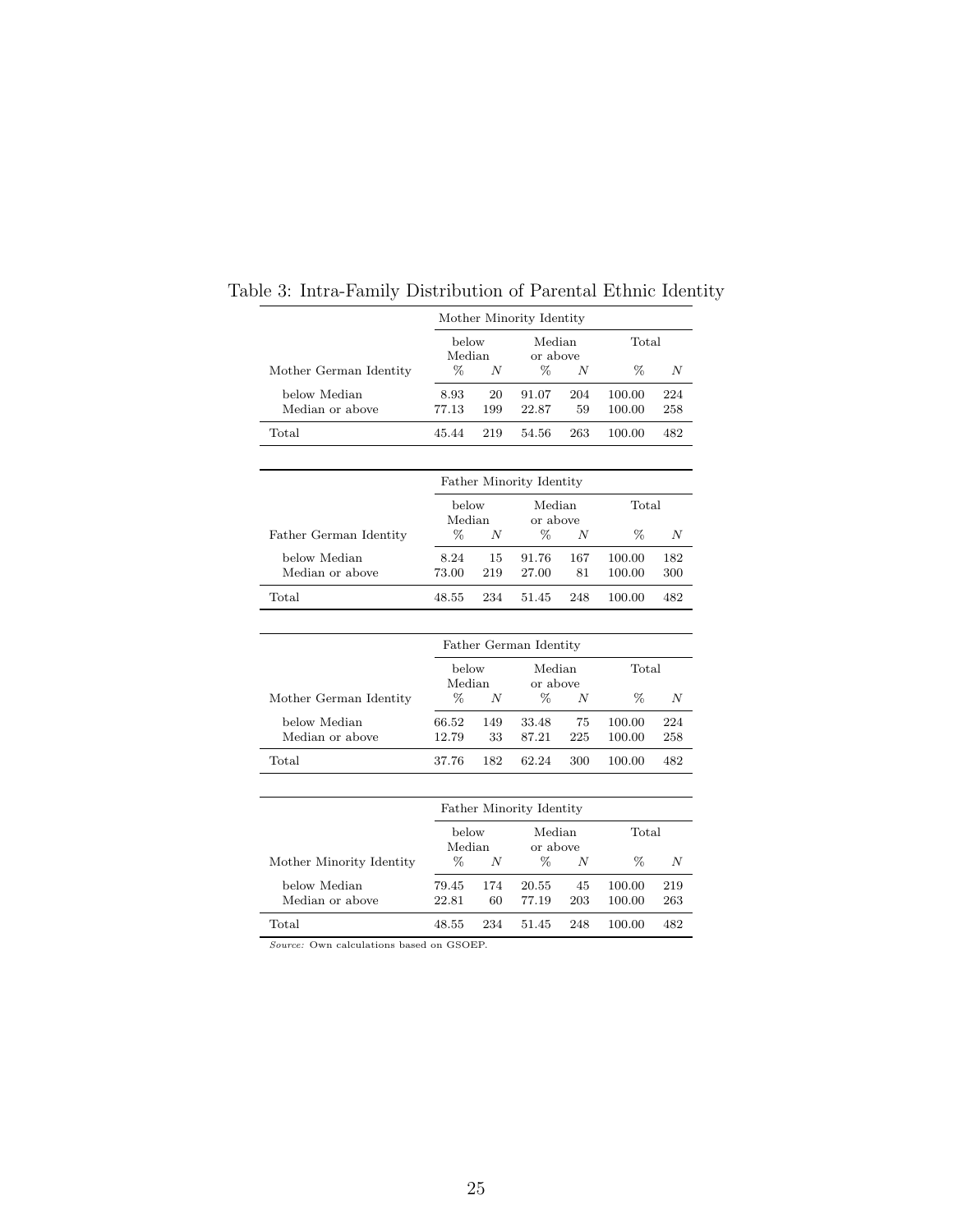|                                  | Identity<br>below<br>Median     | Identity<br>Median<br>or above |  |  |  |
|----------------------------------|---------------------------------|--------------------------------|--|--|--|
|                                  |                                 | Mother German Identity         |  |  |  |
| $Interm/Upper=1$<br>Observations | $0.26*$<br>224                  | $0.36*$<br>258                 |  |  |  |
|                                  | Mother Minority Identity        |                                |  |  |  |
| $Interm/Upper=1$<br>Observations | 0.34<br>219                     | 0.29<br>263                    |  |  |  |
|                                  |                                 | Father German Identity         |  |  |  |
| $Interm/Upper=1$<br>Observations | 0.32<br>182                     | 0.31<br>300                    |  |  |  |
|                                  | <b>Father Minority Identity</b> |                                |  |  |  |
| $Interm/Upper=1$<br>Observations | 0.30<br>234                     | 0.32<br>248                    |  |  |  |

<span id="page-25-0"></span>Table 4: Enrolment Probabilities in Intermediate/Upper Secondary School by Parental German and Minority Identity

Note: \* Statistically different at 5 percent confidence level.

<span id="page-25-1"></span>

|  | Table 5: Summary Statistics, Selected Sample Means |  |  |
|--|----------------------------------------------------|--|--|
|  |                                                    |  |  |

| Enrolment in Intermediate/Upper Secondary School $(\%)$ | 31.33 | (0.46) |
|---------------------------------------------------------|-------|--------|
| <b>Family Background:</b>                               |       |        |
| Mother Yrs of Education                                 | 8.77  | (1.59) |
| Father Yrs of Education                                 | 9.41  | (1.60) |
| Household Income/1000                                   | 2.80  | (1.53) |
| Nr. of Children in Household                            | 2.46  | (1.04) |
| Years since Migration Household                         | 20.88 | (5.37) |
| Ethnic Background $(\%)$ :                              |       |        |
| Turkey                                                  | 54.56 | (0.50) |
| Former Yugoslavia                                       | 17.22 | (0.38) |
| Italy                                                   | 14.11 | (0.35) |
| Greece                                                  | 8.09  | (0.27) |
| Spain                                                   | 6.02  | (0.24) |
| Survey Year $(\%)$ :                                    |       |        |
| 1986-1990                                               | 40.25 | (0.49) |
| 1991-1995                                               | 28.84 | (0.45) |
| 1996-2000                                               | 18.67 | (0.39) |
| 2001-2007                                               | 12.24 | (0.33) |
|                                                         |       |        |
| Rural $(\%)$                                            | 34.23 | (0.47) |
| Town $(\%)$                                             | 28.22 | (0.45) |
| City $(\%)$                                             | 37.55 | (0.48) |
| Number of Observations                                  | 482   |        |

Source: Own calculations based on GSOEP. Note: Entries are means. Standard deviation in parentheses. Secondary school enrolment is recorded as first transition after primary school at child's age 10 – 14. All other variables are measured at child's age ten. Household income is measured in 2008 euros.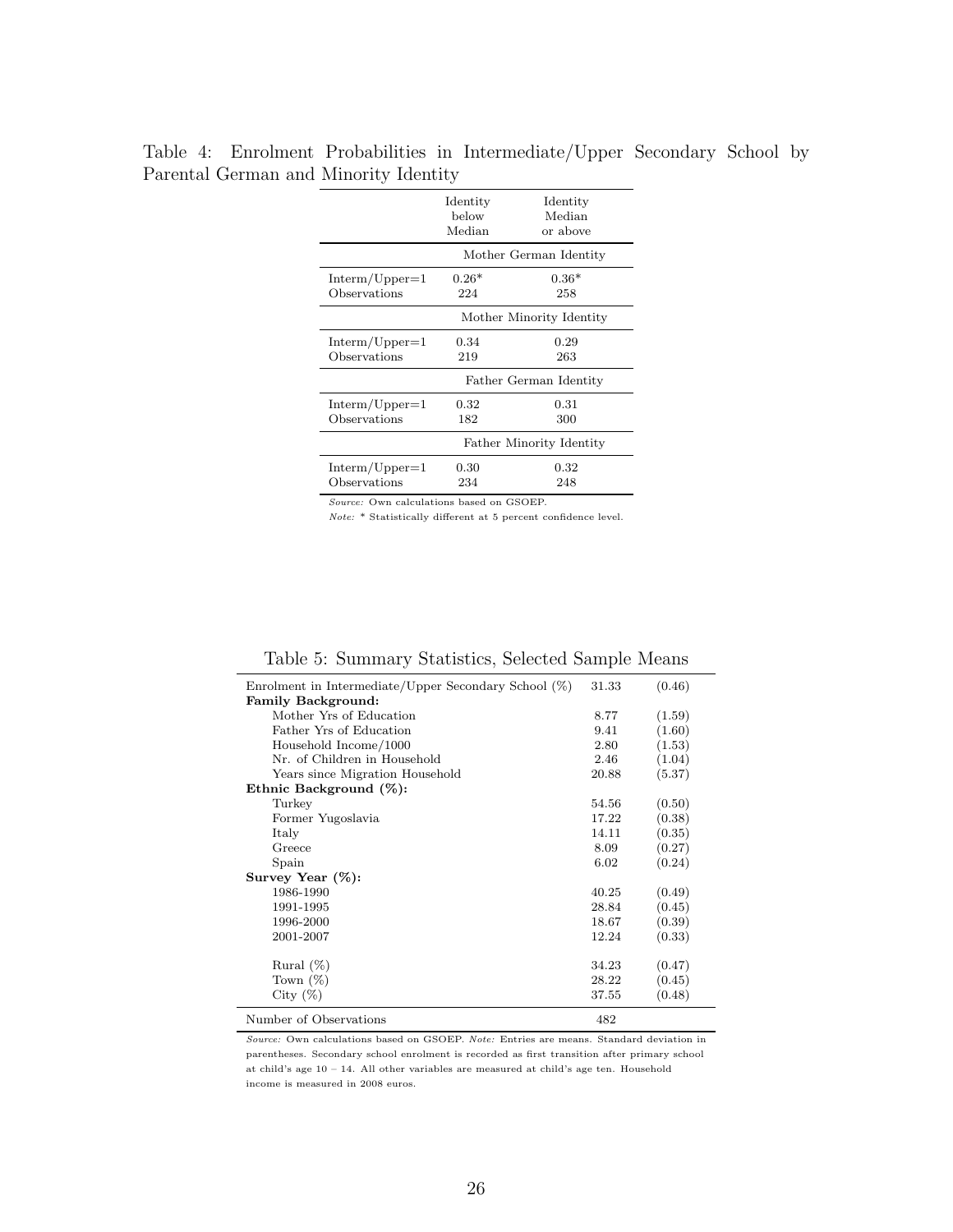<span id="page-26-0"></span>

|                           | (1)                | (2)                 | (3)                | (4)                                             | (5)                 |  |  |
|---------------------------|--------------------|---------------------|--------------------|-------------------------------------------------|---------------------|--|--|
|                           |                    | A. Without Controls |                    |                                                 |                     |  |  |
| Mother German Identity    | $0.051**$          |                     |                    |                                                 | $0.063**$           |  |  |
|                           | (0.02)             |                     |                    |                                                 | (0.03)              |  |  |
| Mother Minority Identity  |                    | $-0.033$            |                    |                                                 | $-0.032$            |  |  |
|                           |                    | (0.02)              |                    |                                                 | (0.03)              |  |  |
| Father German Identity    |                    |                     | $-0.016$           |                                                 | $-0.018$            |  |  |
| Father Minority Identity  |                    |                     | (0.02)             | $0.043*$                                        | (0.03)<br>$0.075**$ |  |  |
|                           |                    |                     |                    | (0.02)                                          | (0.03)              |  |  |
| Pseudo $R^2$              | 0.080              | 0.073               | 0.070              | 0.075                                           | 0.099               |  |  |
| AIC                       | 577.2              | 581.5               | 583.3              | 580.0                                           | 572.0               |  |  |
|                           |                    |                     |                    |                                                 |                     |  |  |
|                           |                    |                     |                    | B. Controlling for Ethnic and Family Background |                     |  |  |
| Mother German Identity    | $0.054**$          |                     |                    |                                                 | $0.073**$           |  |  |
|                           | (0.02)             |                     |                    |                                                 | (0.03)              |  |  |
| Mother Minority Identity  |                    | $-0.035$            |                    |                                                 | $-0.036$            |  |  |
|                           |                    | (0.02)              |                    |                                                 | (0.03)              |  |  |
| Father German Identity    |                    |                     | $-0.022$           |                                                 | $-0.032$            |  |  |
|                           |                    |                     | (0.02)             |                                                 | (0.03)              |  |  |
| Father Minority Identity  |                    |                     |                    | $0.040*$                                        | $0.069**$           |  |  |
| Turkey (Reference)        |                    |                     |                    | (0.02)                                          | (0.03)              |  |  |
| Former Yugoslavia         | $-0.012$           | 0.013               | 0.027              | 0.023                                           | $-0.040$            |  |  |
|                           | (0.06)             | (0.06)              | (0.06)             | (0.06)                                          | (0.06)              |  |  |
| Italy                     | $-0.059$           | $-0.044$            | $-0.038$           | $-0.039$                                        | $-0.092$            |  |  |
|                           | (0.07)             | (0.07)              | (0.07)             | (0.07)                                          | (0.07)              |  |  |
| Greece                    | $0.186***$         | $0.207***$          | $0.206***$         | $0.196***$                                      | $0.153**$           |  |  |
|                           | (0.07)             | (0.07)              | (0.07)             | (0.07)                                          | (0.07)              |  |  |
| Spain                     | $-0.021$           | $-0.000$            | 0.017              | $-0.001$                                        | $-0.054$            |  |  |
|                           | (0.09)             | (0.09)              | (0.09)             | (0.09)                                          | (0.09)              |  |  |
| Yrs since Migration HH    | 0.002              | 0.002               | 0.003              | 0.003                                           | $0.005\,$           |  |  |
|                           | (0.00)             | (0.00)              | (0.00)             | (0.00)                                          | (0.00)              |  |  |
| Female <i>(Reference)</i> |                    |                     |                    |                                                 |                     |  |  |
| Male                      | $-0.057$           | $-0.049$            | $-0.044$           | $-0.044$                                        | $-0.065$            |  |  |
|                           | (0.04)             | (0.04)              | (0.04)             | (0.04)                                          | (0.04)              |  |  |
| Mother Yrs of Education   | $-0.003$           | 0.001               | 0.006              | 0.005                                           | $-0.007$            |  |  |
|                           | (0.01)             | (0.01)              | (0.01)             | (0.01)                                          | (0.01)              |  |  |
| Father Yrs of Education   | $0.022*$           | 0.020               | 0.021              | 0.021                                           | $0.024*$            |  |  |
|                           | (0.01)             | (0.01)              | (0.01)             | (0.01)                                          | (0.01)              |  |  |
| HH Income/1000            | $-0.021$           | $-0.023$            | $-0.022$           | $-0.019$                                        | $-0.017$            |  |  |
|                           | (0.03)             | (0.03)              | (0.03)             | (0.02)                                          | (0.02)              |  |  |
| Nr. Children in HH        | $-0.031$<br>(0.02) | $-0.030$<br>(0.02)  | $-0.029$<br>(0.02) | $-0.029$                                        | $-0.027$            |  |  |
|                           |                    |                     |                    | (0.02)                                          | (0.02)              |  |  |
| $\overline{N}$            | 481                | 481                 | 481                | 481                                             | 481                 |  |  |
| Pseudo $R^2$              | 0.112              | 0.105               | 0.102              | 0.106                                           | 0.133               |  |  |
| AIC                       | 578.4              | 582.4               | 584.0              | 581.8                                           | 571.8               |  |  |

Table 6: Estimation Results: Average Marginal Effects for Probit of "Enrolment in Intermediate/Upper Secondary School"

Source: Own calculations based on GSOEP. \*  $p < 0.10$ , \*\*  $p < 0.05$ , \*\*\*  $p < 0.01$ .

Note: Clustered standard errors by household. Additional controls for federal states, location of residence size and survey year (four categories) in all models (results omitted). The federal state of Bremen is omitted due to collinearity (one observation dropped). See notes to Table [5.](#page-25-1)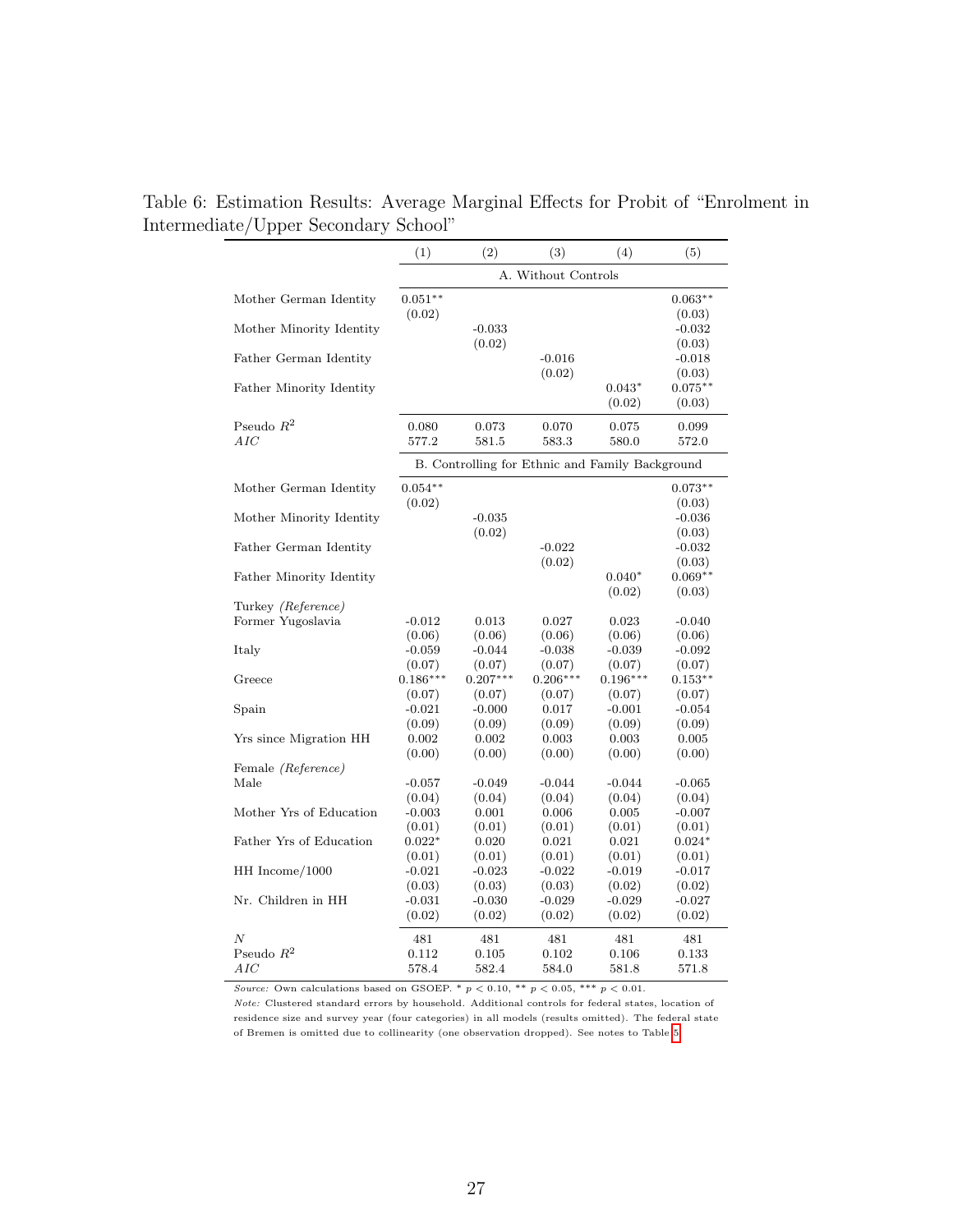Table 7: Estimation Results: Average Marginal Effects for Probit of "Enrolment in Intermediate/Upper Secondary School", Turkish Sub-Sample

<span id="page-27-0"></span>

|                          | (1)                   | $\left( 2\right)$     | (3)                   | (4)                   | (5)                   |
|--------------------------|-----------------------|-----------------------|-----------------------|-----------------------|-----------------------|
| Mother German Identity   | $0.050*$<br>(0.03)    |                       |                       |                       | $0.069*$<br>(0.04)    |
| Mother Minority Identity |                       | 0.005<br>(0.03)       |                       |                       | $-0.034$<br>(0.04)    |
| Father German Identity   |                       |                       | $-0.017$<br>(0.03)    |                       | $-0.015$<br>(0.04)    |
| Father Minority Identity |                       |                       |                       | 0.044<br>(0.03)       | $0.075**$<br>(0.04)   |
| N<br>Pseudo $R^2$<br>AIC | 263<br>0.140<br>319.4 | 263<br>0.099<br>272.2 | 263<br>0.133<br>321.7 | 263<br>0.139<br>319.6 | 263<br>0.160<br>318.8 |

Source: Own calculations based on GSOEP. \*  $p < 0.10$ , \*\*  $p < 0.05$ , \*\*\*  $p < 0.01$ .  $\emph{Note:}$  Clustered standard errors by household. Additional controls for the household's years since migration, gender, parental and household characteristics, survey year, federal states, and location of residence size in all models. The federal state of Bremen is omitted due to collinearity

Table 8: Estimation Results: Linear Probability Model on "Enrolment in Intermediate/Upper Secondary School" with Sibling Fixed Effects

<span id="page-27-1"></span>

|                          | (1)        | (2)       | (3)       | (4)       | (5)        |
|--------------------------|------------|-----------|-----------|-----------|------------|
| Mother German Identity   | $0.074*$   |           |           |           | $0.116**$  |
|                          | (0.04)     |           |           |           | (0.06)     |
| Mother Minority Identity |            | 0.007     |           |           | $-0.013$   |
|                          |            | (0.05)    |           |           | (0.07)     |
| Father German Identity   |            |           | $-0.008$  |           | $-0.019$   |
|                          |            |           | (0.04)    |           | (0.06)     |
| Father Minority Identity |            |           |           | $0.080*$  | $0.117*$   |
|                          |            |           |           | (0.04)    | (0.06)     |
| Firstborn                | $-0.030$   | $-0.035$  | $-0.035$  | $-0.032$  | $-0.022$   |
|                          | (0.08)     | (0.08)    | (0.08)    | (0.08)    | (0.07)     |
| Male                     | $-0.106$   | $-0.107$  | $-0.107$  | $-0.106$  | $-0.103$   |
|                          | (0.07)     | (0.07)    | (0.07)    | (0.07)    | (0.06)     |
| HH Income/1000           | $-0.034**$ | $-0.031*$ | $-0.032*$ | $-0.032*$ | $-0.035**$ |
|                          | (0.02)     | (0.02)    | (0.02)    | (0.02)    | (0.02)     |
| Nr. Children in HH       | 0.088      | 0.105     | 0.106     | $0.129*$  | $0.118*$   |
|                          | (0.07)     | (0.07)    | (0.07)    | (0.07)    | (0.07)     |
| Yrs since Migration HH   | 0.025      | $0.030*$  | $0.030*$  | $0.037**$ | $0.032*$   |
|                          | (0.02)     | (0.02)    | (0.02)    | (0.02)    | (0.02)     |
| $\boldsymbol{N}$         | 293        | 293       | 293       | 293       | 293        |
| $R^2$                    | 0.106      | 0.089     | 0.089     | 0.107     | 0.143      |
| AIC                      | 102.1      | 107.6     | 107.5     | 101.6     | 95.81      |

Source: Own calculations based on GSOEP. \*  $p < 0.10$ , \*\*  $p < 0.05$ , \*\*\*  $p < 0.01$ .

Note: Sibling fixed effects estimation. Additional constant term in all models.